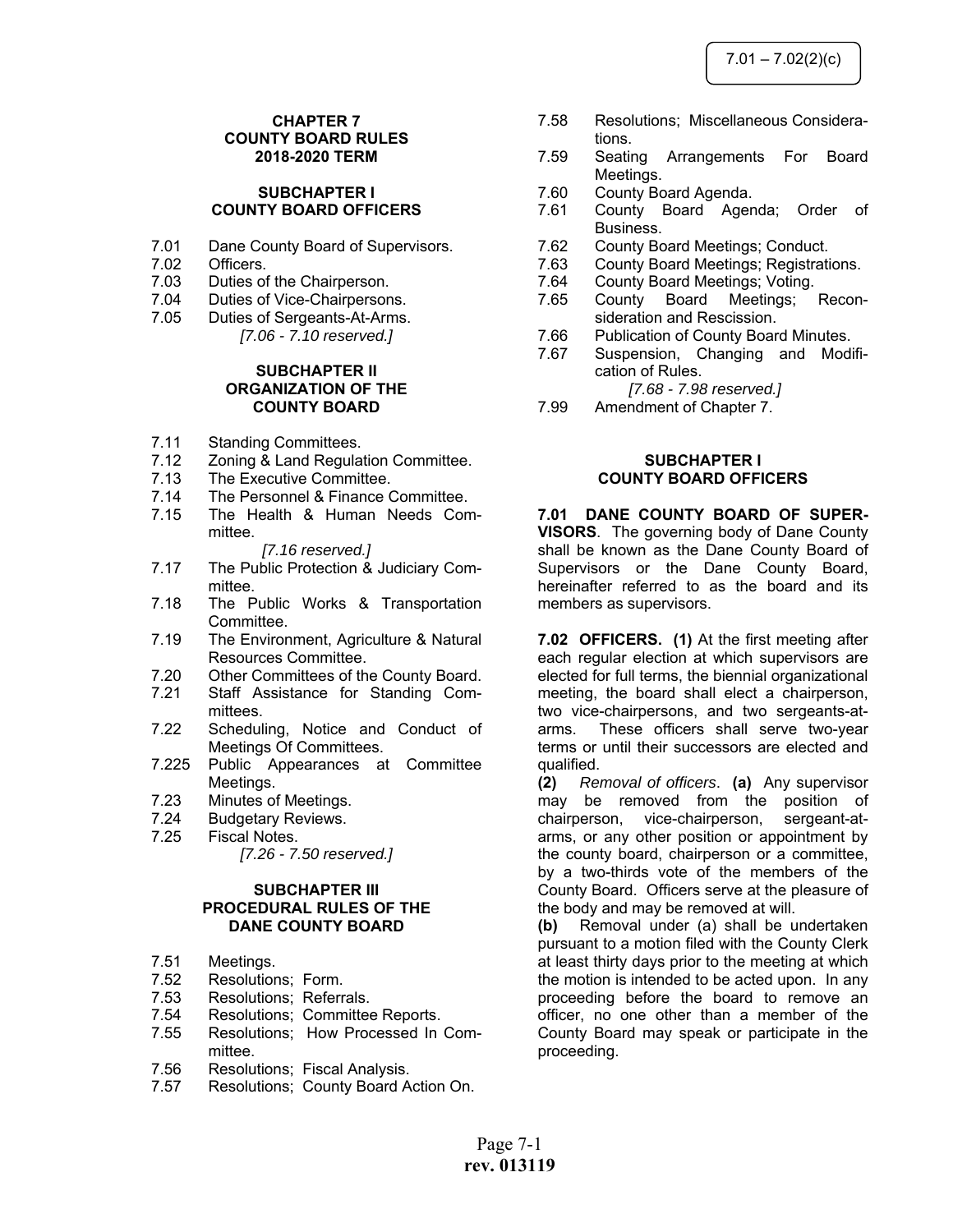**(c)** Should any relationship between an individual affected by this section and the county board or the county be construed to constitute employment, including the status of department head conferred upon the chairperson, such employment shall be at will.

**(d)** A supervisor shall step down from his or her position as an officer if charges result in a felony conviction, the supervisor shall permanently forfeit his or her leadership position, and it shall be filled by the successor for the duration of the term. An election to fill the vacancy created by the successor shall take place as soon as practicable. If the chair must step aside temporarily, after 30 days the vicechair shall receive a salary equivalent to that of the chair, as provided in sec. 7.04(4).

[**History:** (2) rep. and recr., Sub. 1 to OA 1, 2006-07, pub. 04/28/06; (2)(a) am., OA 1, 2012-13, pub. 4/26/12.]

**7.03 DUTIES OF THE CHAIRPERSON. (1)** The chairperson shall preside at all meetings of the board unless absent or otherwise temporarily vacating the chair. The chairperson shall retain voting privileges when a roll call vote is taken.

**(2)** The chairperson shall appoint each supervisor to only one standing committee of the board, other than the executive committee, and shall also appoint members to other committees or commissions as directed by the board. In accordance with s. 7.11(10), the chairperson shall consider the recommendations of the UW Extension Committee in the appointment of youth members to standing committees, except for the executive committee, as well as to boards and commissions as authorized by Chapter 15.

**(3)** The chairperson shall serve as the chairperson of the executive committee and may also appoint himself or herself to one other standing committee as a full member thereof. The chairperson shall have full rights as a member of the executive committee, including the right to vote and make motions. The chair may designate the first vice-chair to chair the Executive Committee in his or her absence.

**(4)** The chairperson may make interim committee appointments when necessary, however, no interim appointment shall be for a term in excess of 90 days. The membership limitations of subsection (2) above shall not apply in the case of interim appointments.

**(5)** Whenever any member of any committee or commission appointed by the chairperson is unable to perform the duties of such appointment due to illness or other disability, the chairperson may declare such position temporarily vacant and appoint another member to fill the vacancy until the incumbent member is able to return and perform the duties.

**(6)** The chairperson shall be an ex-officio member of all committees, commissions and boards created by the board and may meet and deliberate in their meetings, may make motions, but may not vote while acting as ex-officio member. However, the chair may be counted as a member present for the purposes of reaching a quorum.

**(7)** When making appointments to a special committee, the county board chairperson shall consider appointing the supervisor of a district or districts which will be affected.

[**History**: (2) am., 04/15/86; (3) am., 04/19/88; (4) am., 04/15/86; (4) am., 04/19/88; (2) and (3) am., 04/21/92; (3) am. and (7) cr., 04/19/94; (2) and (3) am., OA 1, 2000-01, pub. 04/27/00; (6) am., Sub. 1 to OA 1, 2006-07, pub. 04/28/06; (3) am., OA 1, 2010-11, pub. 04/30/10; (2) and (6) am., OA 1, 2012-13, pub. 4/26/12; (2) am., Sub. 1 to 2016 OA-1, pub. 08/31/16; (2) am., Sub. 1 to 2018 OA-1, pub. 04/24/18.]

**7.04 DUTIES OF VICE-CHAIRPERSONS. (1)** The supervisor first elected as a vicechairperson shall be the first vice-chairperson and first in order of succession to assume the duties of the chairperson. The second vicechairperson shall assume the duties of the chairperson if neither the chairperson nor the first vice-chairperson is able to serve. The first vice-chairperson may act as chair of the Executive Committee in the absence of or at the direction of the county board chair.

**(2)** When the chairperson is absent from a board meeting, temporarily vacates the chair or is otherwise unable to preside, one of the following, in order and as able, shall preside: first vice-chairperson; second vice-chairperson. In the event of unavailability or other incapacity of all of these, a chairperson pro tem shall be elected. If the chair is unavailable, the first vicechair can take provisional action until the chair is available.

**(3)** At meetings or events where the chairperson is to represent Dane County, in an official capacity, a vice-chairperson, in order of succession, may attend at the request of the chairperson or the board and receive per diem and mileage.

**(4)** In the event of absence from the county, disability or incapacity of the chairperson, a vice-chairperson, in order of succession, shall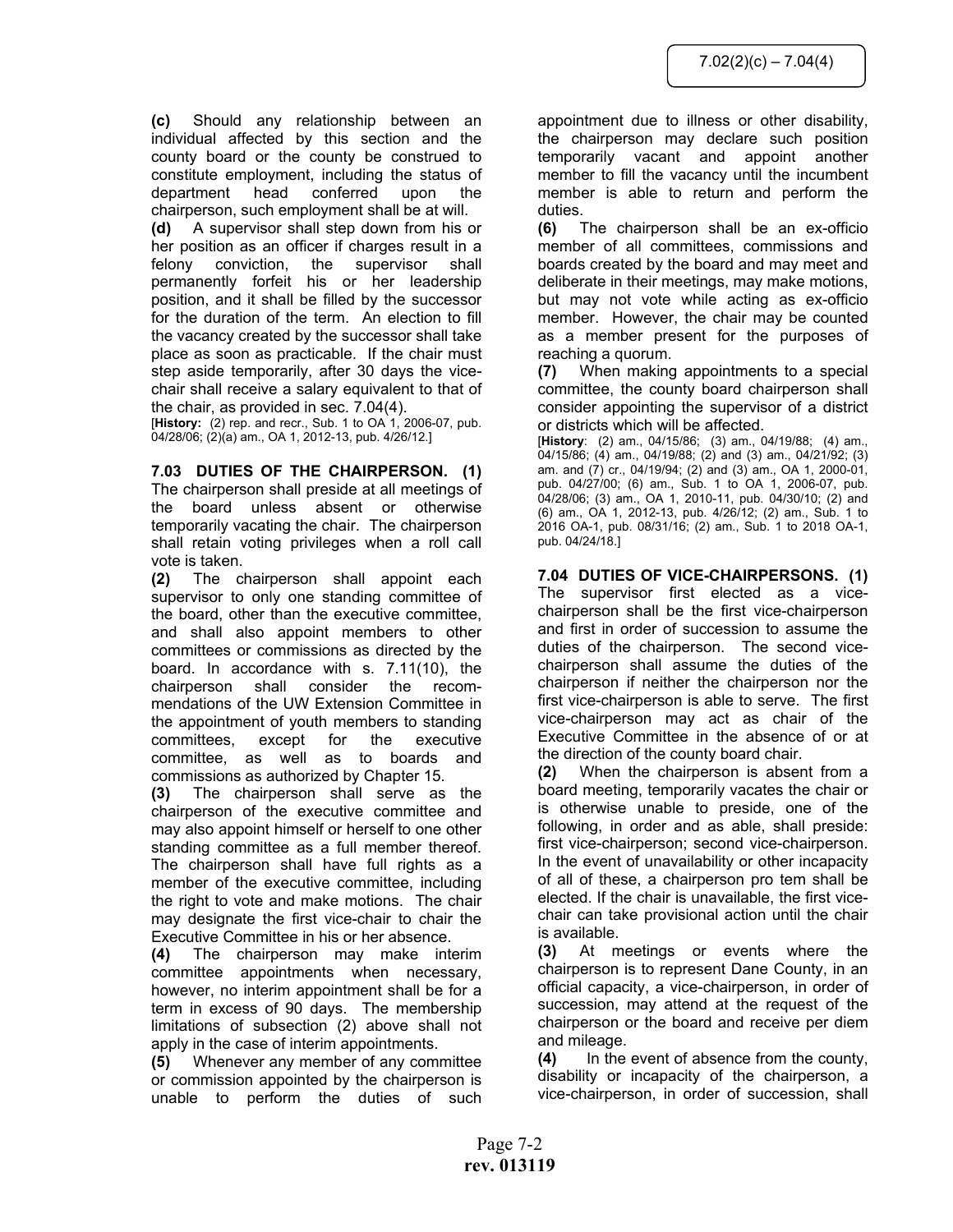assume all duties of the chairperson. After 30 days of acting as chairperson, the vicechairperson shall receive a salary equivalent to that of the chairperson during the time such duties are assumed.

**(a)** Whenever it becomes apparent that the first vice-chairperson and the second vicechairperson shall also be out of the county, the county board chairperson may designate any committee chairperson as acting county board chairperson.

**(5)** In the event of death or resignation of the chairperson, the first vice-chairperson shall assume the chair and shall be chairperson for the remaining term of office.

[**History**: (2) am., 04/15/86; (4) am. and (5) cr., 04/19/88; (4)(a) cr., 04/17/90; (1) am., OA 1, 2010-11, pub. 04/30/10; (2) am., Sub. 1 to 2018 OA-1, pub. 04/24/18.]

# **7.05 DUTIES OF SERGEANTS-AT-ARMS.**

The sergeants-at-arms shall have the responsibility for maintaining order and decorum, ascertaining the presence of a quorum, and such other duties as directed by the chairperson during the meetings of the board.

*[7.06 - 7.10 reserved.]* 

# **SUBCHAPTER II ORGANIZATION OF THE COUNTY BOARD**

**7.11 STANDING COMMITTEES. (1)** As soon as possible after election, the board chairperson shall appoint each supervisor to a standing committee. Such appointments shall be for the supervisor's full term. However, supervisors may request another committee assignment and, with the consent of the chairpersons of both the receiving and sending committees and the consent of the county board chairperson, and the agreement of one or more other supervisors as appropriate, be reassigned to another committee. No member may be reassigned more than once during a term.

**(2)** Except for the executive committee, no supervisor shall serve on more than one standing committee except on a temporary basis.

**(a)** Temporary appointments to standing committees shall not in any event be in excess of 90 days.

**(3)** Insofar as practical, each standing committee, other than the executive committee, shall have five or seven members, as designated by the chairperson at the time of committee organization.

**(4)** As soon as possible after appointments to standing committees have been made, each committee shall elect a chairperson, vicechairperson and a secretary and promptly report the results of the election to the board. These officers shall serve two-year terms or until their successors are elected. Officers may be removed from office at the pleasure of the membership as provided in this subchapter.

**(a)** The county board chair may place a motion on a committee agenda to remove the chairperson, vice-chairperson, or secretary of a committee if, after a request to do so by members of the committee making up one less than a quorum, the committee chairperson fails or refuses to place the item on the agenda.

**(b)** The county board chair shall serve as a full voting member of a committee for the purpose of voting on removal of the chairperson, vice-chairperson, or secretary of a committee.

**(c)** Any supervisor may be removed from the position of chairperson, vice-chairperson, or secretary of a committee by a majority vote of members of the committee.

**(5)(a)** Standing committees may create subcommittees composed entirely of their own members or other supervisors or may call upon the assistance of non-supervisors in examining particular issues. Appointment to subcommittees and the selection of nonsupervisory advisors shall be at the discretion of the committee chairperson.

**(b)** As soon as possible after creation of a subcommittee, the membership shall be reported to the county clerk and the county board office.

**(6)** Advisory panels created under sub. (5) above shall have no official standing and nonsupervisory members shall not receive per diems unless created and approved through county board resolution.

**(7)** Standing committees shall have supervisory and policy oversight responsibilities for the departments, offices and other entities specified in these rules, to the extent permitted by law. All standing committees shall concern themselves with the formulation of county policy to be carried out by the departments for which they have oversight, and shall consult with the departments in formulating policy. Standing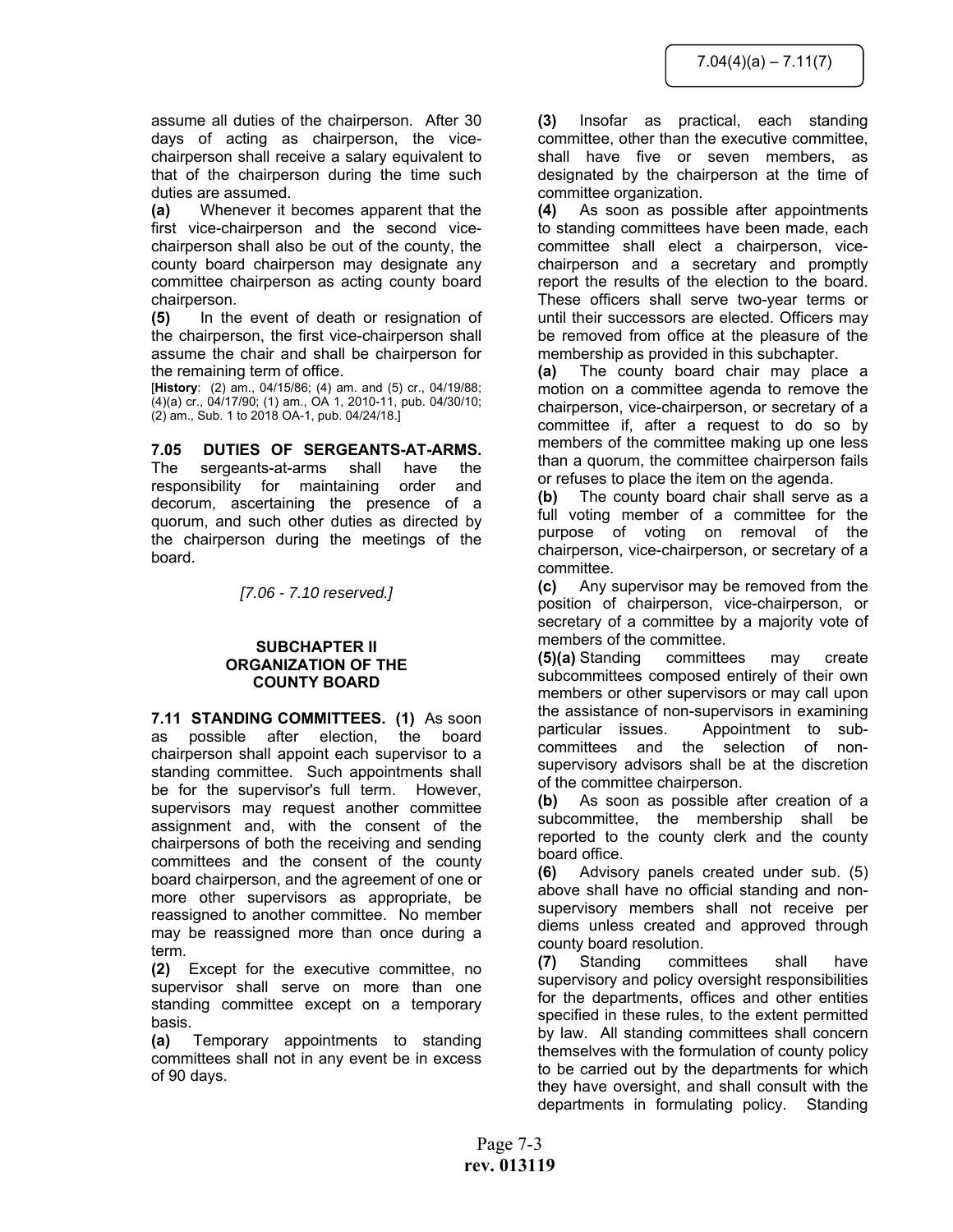committees shall continually monitor the performance of departments and agencies in carrying out the policies of Dane County, and shall review and make recommendations on the annual budgets of these departments, offices and agencies as provided for in s. 7.24. Standing committees shall have referred to them and act on all resolutions and ordinances affecting policy for any department, office or agency for which they have responsibility. A standing committee shall, at least annually, designate a particular meeting as a public forum for the express purpose of receiving citizen comment on the merits of the department or agency's program and the programs of the commissions, boards, agencies, county elective offices or independent agencies over which the standing committee has oversight.

**(9)** The standing committees of the Dane County Board shall be:

**(a)** The zoning and land regulation committee, a majority of whose members shall be from supervisory districts with at least 50% of the land area subject to the Dane County Zoning Ordinance;

**(b)** The executive committee shall be composed of the county board chairperson, the first vice-chairperson, and one member from each of the standing committees for purposes of this paragraph, the chairperson shall not be considered to be a member of that standing committee on which he or she sits; however, the first vice-chairperson shall be considered the representative from the standing committee on which he or she sits;

**(c)** The personnel & finance committee;

**(d)** The health & human needs committee;

**(f)** The public protection & judiciary committee; **(g)** The public works & transportation committee; and

**(h)** The environment, agriculture & natural resources committee.

**(10)** Except for the executive committee, the chairperson, with consideration of the recommendations of the UW Extension Committee, shall appoint twelve to eighteen youth members to standing committees for a one-year term from June to May.

**(a)** Youth members must be Dane County residents in grades 10 - 12 and make application to serve through the Dane County Extension Department.

**(b)** Youth members shall have a non-binding advisory vote on standing committees, and boards and commissions as authorized by Chapter 15, and committee minutes should

record their votes separately as advisory. Youth members shall be given the same opportunities for committee participation and involvement as elected county supervisors.

**(c)** Committee closed sessions may not include youth members.

**(d)** Youth members shall not be counted for purpose of quorum.

**(11)** The Public Protection and Judiciary Committee and the Health and Human Needs Committee shall hold a joint meeting at least once a year to discuss mental health issues in the jail, court diversion programs, and other issues of common interest as determined by the chairpersons of the committees.

[**History**: (9)(b) am. and (2)(a) cr., 04/15/86; (3), (5) and (9)(b) am., 04/19/88; (9)(a) and (9)(d) am., 04/17/90; (2), (3), (7)(b), (8)(b) and (9)(b) am. and (9)(e) rep., 04/21/92; (1) am., 04/19/94; (7)(i) and (8)(g) cr., OA 8, 1995-96, pub. 06/30/95; (7)(b) and (8)(b) am., 04/16/96; (7) am. and (8) rep., 04/21/98; (2), (3) and (9)(b) am., OA 1, 2000-01, pub. 04/27/00; (9)(a) am., OA 1, 2002-03, pub. 04/29/02; (9)(a), (g) and (h) am., Sub. 1 to OA 1, 2004-05, pub. 05/13/04; (9)(h) am., OA 5, 2004-05, pub. 07/20/04; (9)(b) am., OA 1, 2010-11, pub. 04/30/10; (9)(a) and (b) am., OA 1, 2010-11, pub. 04/30/10; (4) am. and (10) cr., OA 1, 2012-13, pub. 4/26/12; (5) am. and (11) cr., 2014 OA-1, pub. 04/25/14; (10) am., 2014 OA-21, pub. 07/07/14; (10) am., Sub. 1 to 2016 OA-1, pub. 08/31/16; (10)(a) and (b) am., Sub. 1 to 2018 OA-1, pub. 04/24/18.]

**7.12 ZONING & LAND REGULATION COMMITTEE. (intro.)** The zoning & land regulation committee shall have the duty and responsibility to:

**(1)** Act as the supervisory committee for the land information office and the planning and development department, including survey, zoning, tax description and plat review functions.

**(2)** Act as the policy oversight committee for the register of deeds and the Dane County Board of Adjustment.

**(4)** Fulfill the zoning and subdivision control powers and duties enumerated in chapters 10, 74, 75 and 76, D.C. Ords.

**(5)** Advise the county board on all matters relating to zoning, land use and land regulation, and recommend policy and planning initiatives to the board and the planning director.

**(6)** Report to the county board regarding all proposed cemetery maps and plats in accordance with sec. 157.07, Wis. Stats.

**(7)** Review proposed amendments to the Dane County Comprehensive Plan, including amendments to town plans, and make recommendations to the County Board on amendments to Subchapter II of Chapter 82 of the Dane County Code of Ordinances.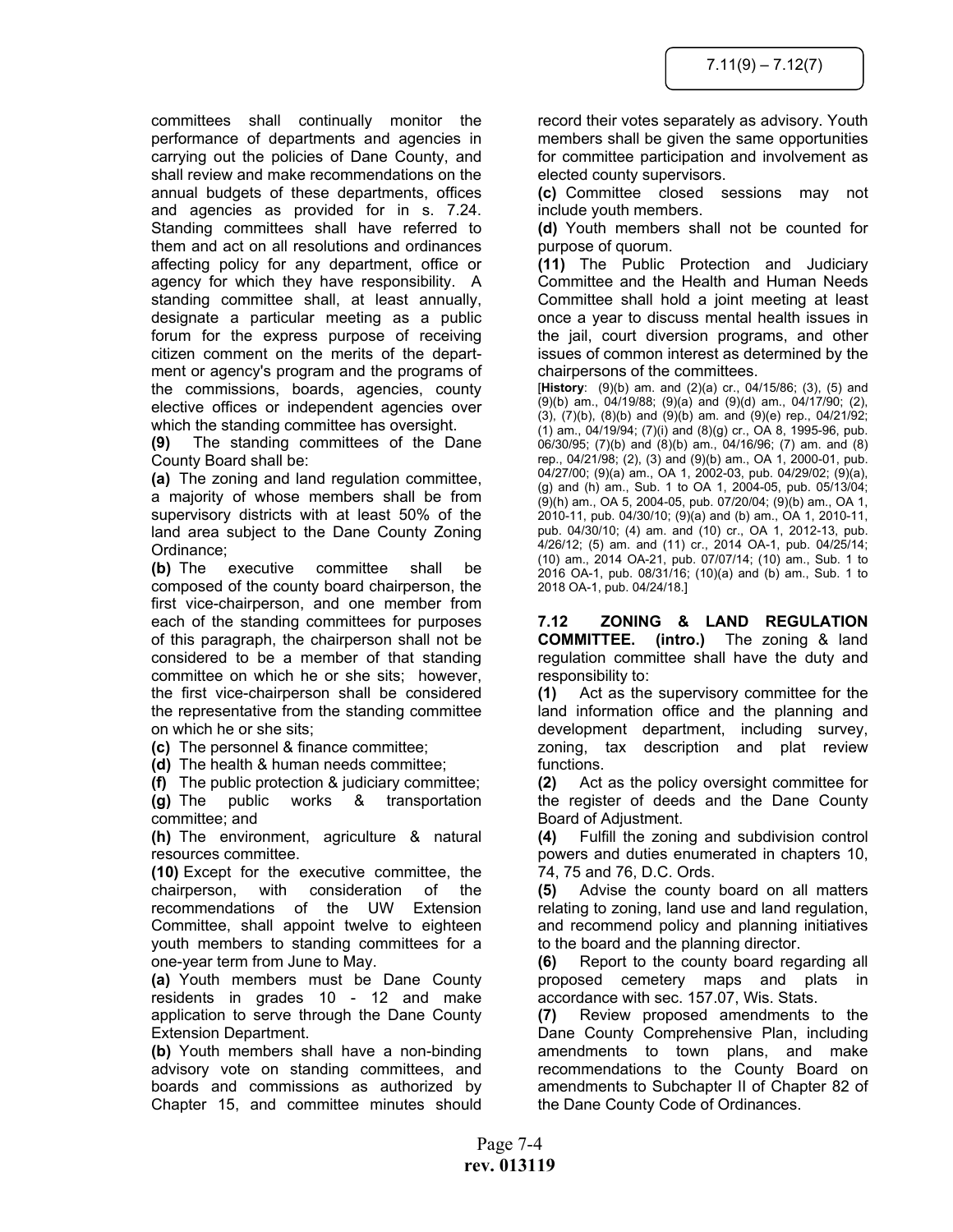**(8)** Act as the county's liaison to, and cooperate with, regional planning bodies.

[**History**: (2) am., 04/19/88; 7.12 (intro.) and (2) am., and (3), (8) and (9) rep., 04/17/90; (1) and (2) am., 04/19/94; (1) and (7) am., 04/21/98; (intro.), (1), (2) and (5) am. and (7) rep., Sub. 1 to OA 1, 2004-05, pub. 05/13/04; (2) am., Sub. 1 to OA 1, 2006-07, pub. 04/28/06; (2) am., OA 1, 2008-09, pub. 04/24/08; (7) cr., OA 1, 2010-11, pub. 04/30/10; (1) and (5) am., (8) cr., Sub. 1 to 2018 OA-1, pub. 04/24/18.]

**7.13 THE EXECUTIVE COMMITTEE. (intro.)** The executive committee shall have the duty and responsibility to:

**(1)** Act as the supervisory committee for the county board office and the Office for Equity and Inclusion,, and as the budgetary and policy oversight committee for the offices of the county clerk and county executive, including all divisions in the county executive's office.

**(2)** Prepare and submit to the board proposed rules as contained in this chapter; clarify the powers and duties of standing committees and other committees and commissions in accordance with state law; and review and make recommendations to the board on all proposed changes in board rules.

**(5)** Conduct reviews of and make recommendations on county board functioning and board support staff. Performance reviews of county board staff members will be presented annually in closed session to the executive committee at a date and time determined two weeks in advance by the committee.

**(6) (a)** The committee shall have the duty and responsibility to develop, review and make recommendations to the county board on proposals for legislation and administrative rules that may have a programmatic or fiscal impact on Dane County government.

**(b)** The committee shall act as the oversight committee for the legislative lobbyist.

**(c)** Any county board supervisor may introduce resolutions to be referred to the committee, as provided in these rules. County board supervisors, county elected officials, members of county commissions and boards, and staffpersons may submit legislative proposals directly to the appropriate oversight committee which shall refer the matter to the committee. Proposals may be submitted either at the request of the lobbyist or by individual or group initiative. Proposals may be submitted in writing or through a personal appearance before the committee.

**(d)** Except in emergency situations, as provided for under subsection (g) hereof, any

resolutions favorably acted upon by the committee shall be calendared for the next county board meeting following the committee meeting.

**(e)** Except in emergency situations, as provided for under subsection (g) hereof, only after county board approval may a legislative position be conveyed as a position of the Dane County Board by any Dane County elected official, member of committees, boards and commissions and staffpersons.

**(f)** Legislative positions of the county board shall be reviewed by the committee prior to the beginning of each new biennium of the Wisconsin Legislature and shall sunset unless renewed by action of the county board.

**(g) 1.** The committee shall have full authority to act in the name of the county board whenever time does not permit full county board review of any pending legislation.

**2.** In such urgent situations, the committee and lobbyist may begin promoting the committee position, provided the position receives approval by two-thirds of the executive committee members.

**3.** A position approved under this section shall be the official county position unless overturned by action of the county board. A position adopted under this section shall be submitted for county board approval for the next regular county board meeting following action under this subsection.

**4.** The lobbyist shall advise the members of the county board of any emergency position taken by the committee by placing the position, in motion form, in the supervisors' boxes in the county board office, and e-mailed to supervisors, within 2 working days of committee action.

**(7)** In conjunction with the office of the county board, oversee program reviews and audits conducted by county board staff or contractors, and review the results thereof.

**(8)** Review and make recommendations on those county executive appointments which are subject to county board confirmation. Where appropriate, the committee may hold hearings on such appointments.

**(9)** Formulate county board policy and act as liaison to other governmental units with respect to redistricting and re-apportionment.

**(10)** Oversee current sister-county relationships or other cooperative/exchange relationships with other governmental units, and make recommendations on such proposed relationships.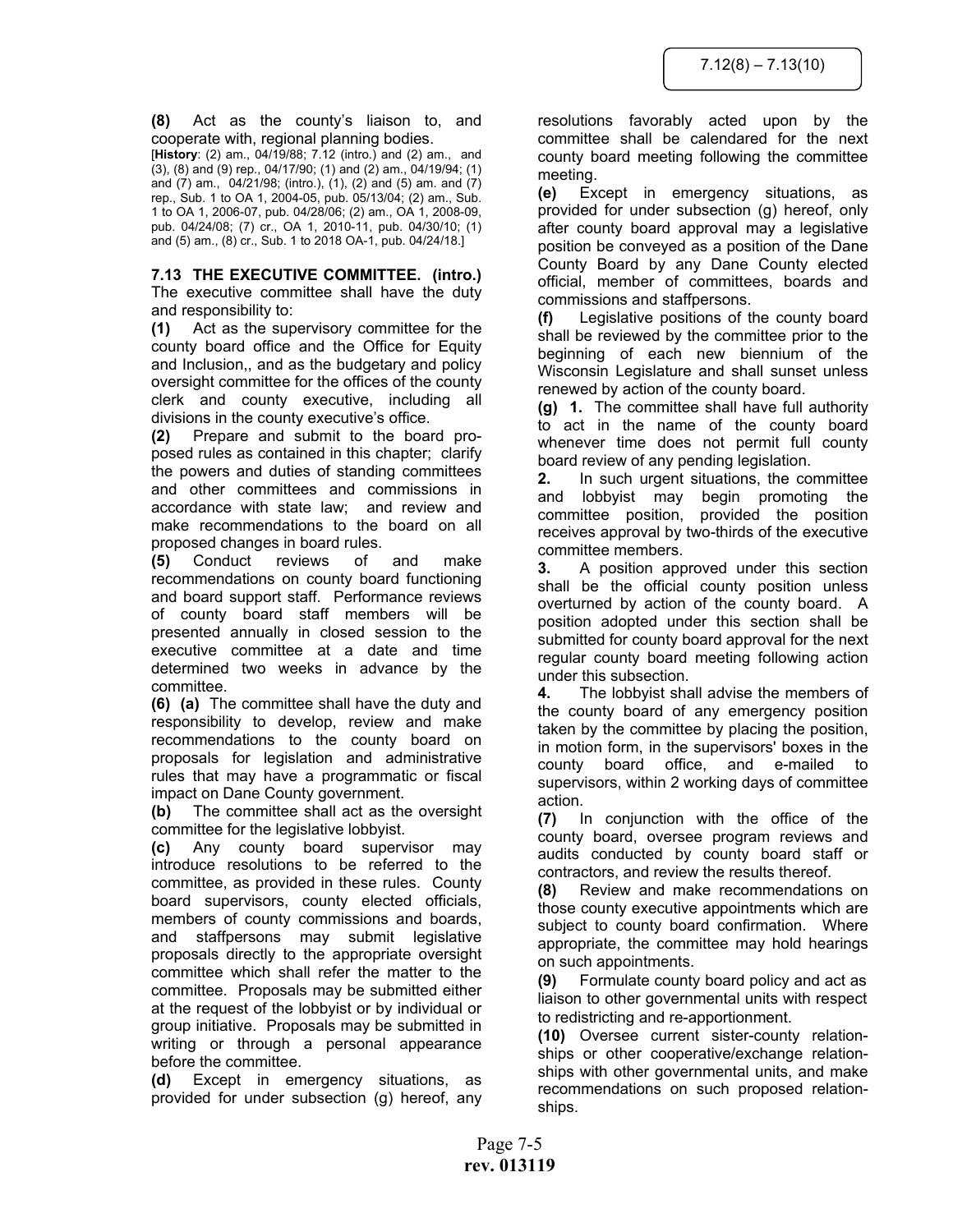[**History**: (2) am., 04/19/88; (intro.) and (1) am. and (3) and (4) cr., 04/21/92; (1) - (4) renum. as  $(2)$  - (5), and  $(1)$ and (6) cr., 04/19/94; (3) rep., 04/16/96; (3) and (6)(b) am. and  $(7)$  and  $(8)$  cr.,  $04/21/98$ ; (intro.) and  $(4)$  am.,  $(1m)$  and (9) cr., OA 1, 2000-01, pub. 04/27/00; (1) and (4) am. and (1m) and (2) rep., Sub. 1 to OA 1, 2004-05, pub. 05/13/04; (1), (5) and (9) am., (3) rep. and a new (2) cr., Sub. 1 to OA 1, 2006-07, pub. 04/28/06; (2) and (6)(g) am. and (10) cr., OA 1, 2008-09, pub. 04/24/08; (1) am., (4) resc., Sub. 1 to 2016 OA-1, pub. 08/31/16.]

**7.14 THE PERSONNEL & FINANCE COM-MITTEE. (intro.)** The personnel & finance committee shall have the duty and responsibility to:

**(1)** Act as the supervisory committee for the department of administration.

**(2)** Act as the policy oversight committee for the office of the county treasurer, the Dane County Library Board, the equal opportunity commission and the civil service commission.

**(3)** Concern itself with matters relating to questions of wages, benefits, hours and conditions of employment for all county employees and other matters which are subject to the Employee Handbook or collective bargaining, and to make recommendations to the county board for final approval.

**(4)** Act as the principal policy arm of the county board during the formulation of the county's annual budget. Consider and make recommendations to the county board on matters relating to county finances including the annual county budget, capital projects and borrowing relating to capital projects, resolutions for fund transfers, contracts and land acquisitions, and on all resolutions and requests for additional personnel, requests for reclassification requiring general fund transfers and for all new positions for all county departments and agencies.

**(5)** Consider the fiscal impacts of all requests for additional personnel, new positions and reclassifications.

**(6)** With the cooperation and approval of the county executive, approve or deny all requests for capital outlay line item transfers in accordance with sec. 65.90(5)(b), Wis. Stats.

**(7)** Concern itself with matters relating to banks, bonds, the collection of delinquent taxes and the sale of tax-deeded properties and to make reports to the county board.

**(8)** Examine and settle the accounts of all county departments, to ensure that the expenditures of all officers and departments are limited to the amount appropriated.

**(9)** Examine, audit and approve for payment all current accounts of the county where the

amount does not exceed appropriated funds in the current budget except that the committee may refer any current account to the county board for board consideration; and audit and approve for payment all expenses in accordance with and under chapter 20, D.C. Ords.

**(10)** Develop guidelines for and review and accept by motion recorded in its minutes proposed in-kind donations valued at over \$300, and report to the board on all proposals involving cash donations.

**(11)** Exercise oversight over all matters relating to the care, inventory and disposition of the county's movable property.

**(12)** Oversee the administration of chapter 18, D.C. Ords. (the civil service system), the Employee Handbook, various collective bargaining agreements, the unemployment compensation insurance program and the workers' compensation insurance program.

**(13)** Monitor safety programs for Dane County employees.

**(14)** Prior to the commencement of bargaining with labor organizations, establish parameters in the negotiation of wages and benefits.

(15) By March 15<sup>th</sup>, at the latest of even numbered years, consider and make recommendations to the full board on a compensation package for all county elected officials except county executive and county board supervisors. In making such recommendations, the committee shall utilize the job evaluation methodology then in effect for managerial and professional employees, and use the results of the methodology as one factor in their recommendation. The recommendation will be for a fixed and specific annual amount, for each year of the respective upcoming term of office.

**(16)** Prior to November 1 of the year preceding a year in which an election for the position of county executive is to be conducted, consider and make recommendations to the full board on a compensation package for that office, utilizing the job evaluation methodology then in effect for managerial and professional employees and use the results of the methodology as one factor in their recommendation.

**(17)** Consider and make recommendations to the full board on compensation for nonrepresented employees.

**(18)** Prior to November 15 of odd numbered years, consider and make recommendations to the full board on a compensation package for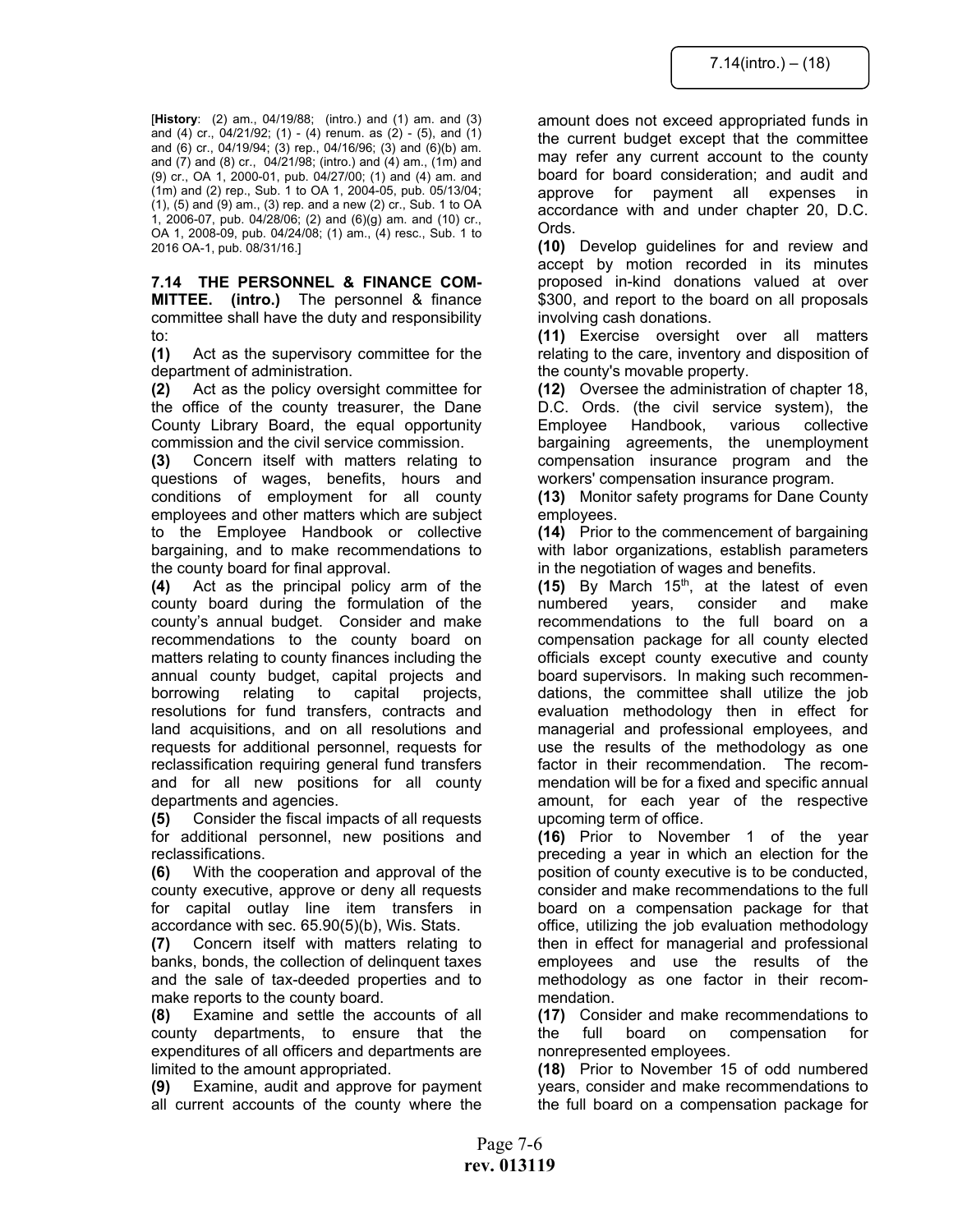the county board supervisors to be elected at the succeeding spring election.

**(19)** The committee shall review and periodically make recommendations to the county board on information technology needs and shall provide an updated information technology strategic plan to the county board annually by June 1st.

**(20)** Focus on long range planning with respect to taxation, revenue projections, spending and borrowing.

[**History**: (9) cr., 04/15/86; (8) am. and (10) cr., 04/19/88; (intro.) and (2) am. and (3) and (10) am. and as am., renum. as  $(4)$  and  $(11)$ , and  $(3)$  cr., and  $(4)$  -  $(9)$  renum. as  $(5)$  -  $(10)$ ,  $04/21/92$ ;  $(12)$  -  $(18)$  cr.,  $04/21/92$ ;  $(1)$  am., 04/19/94; (9) am., OA 41, 1994-95, pub. 05/12/95; (10) am., OA 8, 1995-96, pub. 06/30/95; (3), (4) and (14) am., 04/16/96; (2) and (4) am., (19) cr., OA 1, 2000-01, pub. 04/27/00; (15) am., OA 5, 2002-03, pub. 08/13/02, eff. 08/14/02; (1), (2) and (4) am., Sub. 1 to OA 1, 2004-05, pub. 05/13/04; (1) am., Sub. 1 to OA 1, 2006-07, pub. 04/28/06; (1) and (19) am., OA 1, 2008-09, pub. 04/24/08; (15) am., OA 48, 2009-10, pub. 02/01/10; (3) and (12) am., (20) cr., Sub. 1 to 2016 OA-1, pub. 08/31/16; (19) am., Sub. 1 to 2018 OA-1, pub. 04/24/18.]

**7.15 THE HEALTH & HUMAN NEEDS COMMITTEE. (intro.)** The health & human needs committee shall have the duty and responsibility to:

**(1)** Act as the supervisory committee for the Dane County Youth Commission, the area agency on aging board of directors, the veterans service office and the human services department.

**(2)** Act as the policy oversight committee for the Dane County Housing Authority, the commission on sensitive crimes, the specialized transportation commission, and the Dane County Humane Society.

**(3)** Monitor, coordinate and advise the county board on all aspects of human service policy and delivery in Dane County to the extent permitted by law.

[**History**: (1) am., (3) and (5) rep., 04/15/86; (1) rep., (2) renum. as (1) and as renum., am.; and (2) cr., 04/19/88; (intro.) and (1) am., 04/17/90; (3) cr., 04/16/96; (1) am., Sub. 1 to OA 1, 2004-05, pub. 05/13/04; (3) am., OA 1, 2010-11, pub. 04/30/10; (2) and (3) am., (4) renumb., OA 1, 2012-13, pub. 04/26/12; (2) am., 2014 OA-1, pub. 04/25/14; (2) am., Sub. 1 to 2018 OA-1, pub. 04/24/18.]

*[7.16 reserved.]* 

[**History**: 7.16 rep., 04/21/92.]

**7.17 THE PUBLIC PROTECTION & JUDICIARY COMMITTEE. (intro.)** The public protection & judiciary committee shall have the duty and responsibility to:

**(1)** Act as the supervisory committee for the corporation counsel, family court commissioner, family court counseling service, public safety communications center, the juvenile court program, emergency management department, medical examiner, and on all matters pertaining to telecommunications and emergency medical services.

**(2)** Act as the policy oversight committee for the Dane County Local Emergency Planning Committee, offices of sheriff, district attorney and clerk of courts, and the Dane County court system.

**(6)** Settle all claims, other than claims of employees against the county, in amounts not exceeding \$10,000 and authorize the corporation counsel to litigate, defend or settle any such claim.

**(7)** The committee is empowered to make settlement offers in those claims and lawsuits where the county executive has reviewed the matter and made a recommendation and where the committee finds it is in the best interests of Dane County to settle, provided that any such settlement which is over \$10,000 shall be sent to the personnel & finance committee for eventual routing to the county board as a bill and account over \$10,000. All settlements shall be reported to the board monthly.

**(8)** Concern itself with the enforcement of Dane County Ordinances.

[**History**: (1), (2) and (8) am., 04/15/86; (6) am. and (7) cr., 04/19/88; (8) renum. from (7), 04/19/88; (7) am., 04/21/92; (1) am., 04/19/94; (4) rep., 04/21/98; (3) rep., Sub. 1 to OA 1, 2004-05, pub. 05/13/04; (5) rep., Sub. 1 to OA 1, 2006- 07, pub. 04/28/06; (1) and (2) am., OA 1, 2012-13, 4/26/12; (2) am., 2014 OA-1, pub. 04/25/14.]

**7.18 THE PUBLIC WORKS & TRANS-PORTATION COMMITTEE. (intro.)** The public works & transportation committee shall have the duty and responsibility to:

**(1)** Act as the supervisory committee for the department of public works, highway and transportation, department of waste and renewables, the Dane County Parking Ramp, and the Alliant Energy Center of Dane County.

**(2)** Act as the policy oversight committee for the Dane County Regional Airport Commission, the solid waste and recycling ad hoc subcommittee, the Dane County Zoo Commission, all regional transportation planning, and all rail transit commissions to which the county is a party. The committee may create an ad hoc subcommittee, including both standing committee members and citizen members, with appointments by the chair.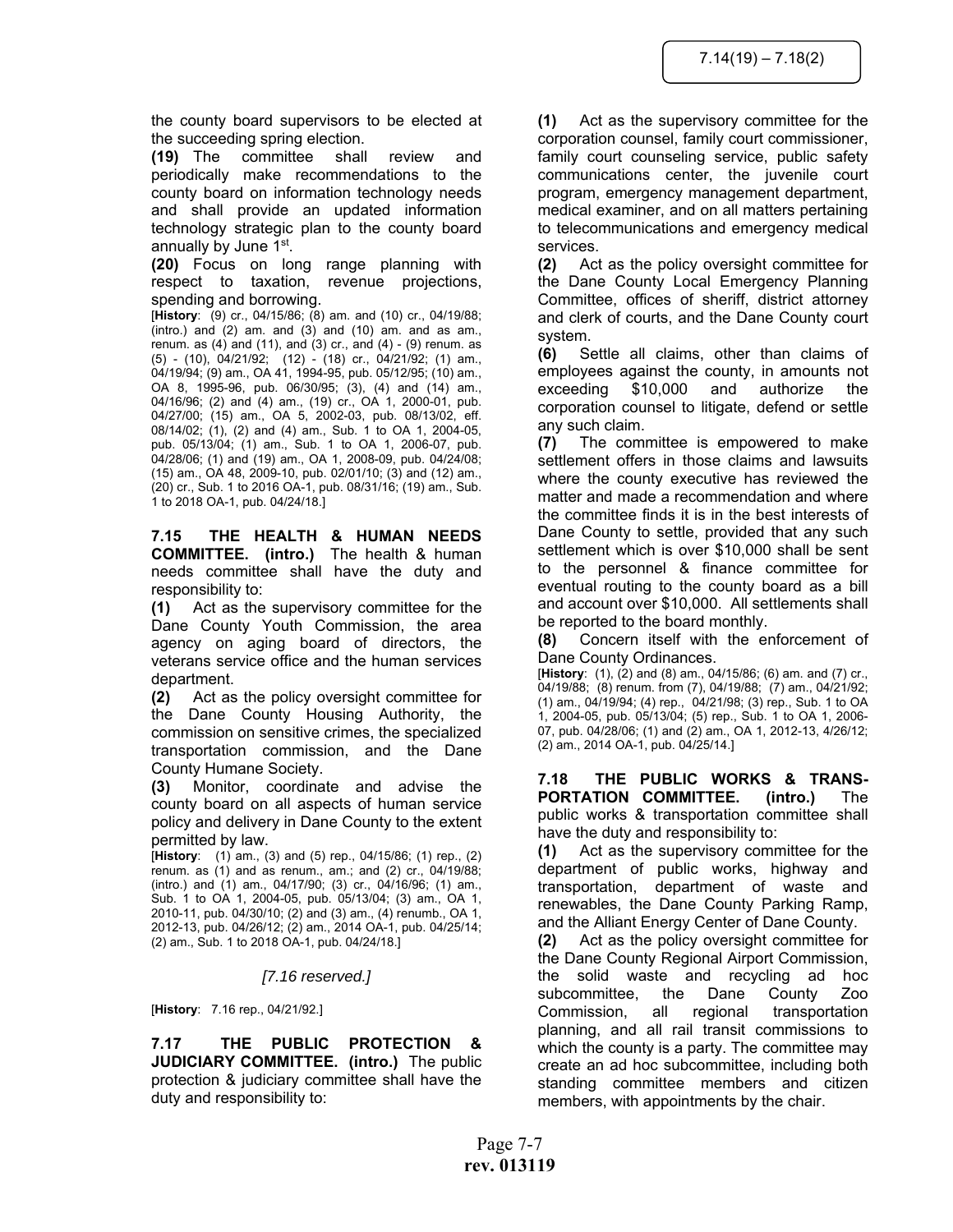**(3)(a)** Act as the county highway committee under sec. 83.015, Stats., and as such, perform the powers and duties relating to county highways authorized by chapter 83, Wis. Stats., and other applicable statutes.

**(b)** Concern itself with all matters relating to parking and transportation policies and make recommendations thereon to the county board.

**(c)** Administer the county trunk highway access control regulations, chapter 79, D.C. Ords.

**(d)** In the name of the county, contract with municipalities for the construction and maintenance of streets in accordance with chapter 25, D.C. Ords.

**(e)** Serve as liaison for transportation issues with the metropolitan planning organization (MPO).

**(4)** On its own or through an advisory committee established by the committee or county board, assure compliance with and exercise the authority set forth in Chapter 54, D.C. Ords., relating to the Alliant Energy Center of Dane County.

**(6)** Oversee the development and implementation of sustainable practices for county facilities, including the possible use of alternative energy sources and energy efficient measures in the construction, improvement, repair or maintenance of county buildings and grounds; and the development of greenhouse gas benchmarks and monitoring of emissions from county facilities and fleet.

**(7)** Advise the county board on all matters relating to building maintenance and the construction, improvement, repair or maintenance of county buildings and grounds, not specifically delegated to other committees or officials, and on all matters pertaining to solid waste; allocate all space for all units of county government in all county controlled facilities after consultation with affected communities.

**(8)** Oversee the services of architects or engineers for making surveys and estimates of proposed work, as directed by the county board.

**(9)** Oversee the preparation of specifications and letting of bids for public works projects subject to the authorization or ratification and approval of the county board.

**(10)** The committee shall address the space and real estate needs of the county, both shortterm and long-term. On major projects the committee shall meet jointly with the oversight committee for the affected department. On lesser projects, the committee chairperson may

#### appoint a subcommittee to meet with the appropriate oversight committee.

[**History**: (3) rep., 04/15/86; (2), (6) and (7) am. and (10) rep., 04/19/88; (1) am., 04/17/90; (8), (9) and (10) am., 04/21/92; (2) am. and (6) rep., 04/19/94; (2) and (5) am., OA 7, 1997-98, pub. 09/02/97; 7.18 am., Sub. 1 to OA 1, 2004-05, pub. 05/13/04; (2) am. and (3)(e) cr., Sub. 1 to OA 1, 2006-07, pub. 04/28/06; (6) cr., OA 1, 2008-09, pub. 04/24/08; (1) and (2) am., Sub. 1 to 2018 OA-1, pub. 04/24/18; (1) am. and (5) resc., Sub. 1 to 2018 OA-25, pub. 12/6/18.]

**7.19 THE ENVIRONMENT, AGRICULTURE & NATURAL RESOURCES COMMITTEE. (intro.)** The environment, agriculture & natural resources committee shall have the duty and responsibility to:

**(1)** Act as the supervisory committee for university extension, land and water resources department (including operational programs and budget for lakes management and aquatic weed control), and the lakes & watershed commission (for budget review purposes only).

**(2)** Act as the policy oversight committee for the Dane County Parks Commission and the Dane County Food Council.

**(3)** Advise the county board on all matters relating to agriculture and the conservation of natural and environmental resources in Dane County, and confer and cooperate with any other agency interested in environmental quality and conservation.

**(4) (a)** Provide policy direction, and make program recommendations, on county initiatives which impact the environment, agriculture and natural resources of Dane County. Monitor private and public developments with regional impacts and make recommendations to the board to minimize the impact on the environment, agriculture and natural resources.

**(c)** Review current county policies, plans and ordinances related to land use and development to determine whether revisions are necessary, and work with other county board committees to develop necessary changes.

**(e)** Monitor state land use planning efforts and make recommendations on land use and development issues to the executive committee regarding the county's legislative agenda.

**(5)** Cooperate with the Board of Health for Madison and Dane County, the Dane County Department of Planning and Development, the area-wide water quality planning agency, the Wisconsin Department of Commerce, the Wisconsin Department of Agriculture, Trade and Consumer Protection and the Department of Natural Resources on all matters relating to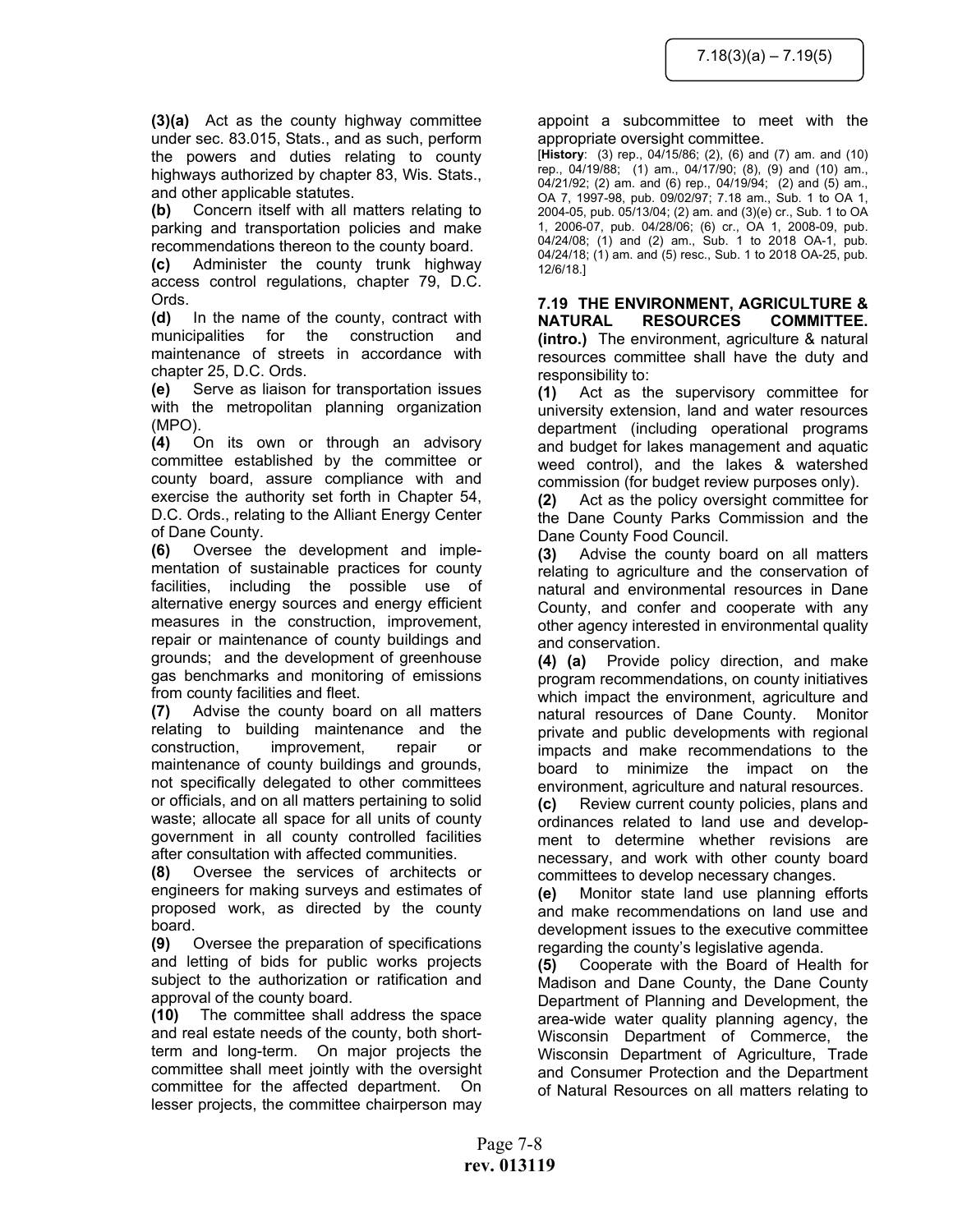water resources and pollution control, as appropriate.

[**History**: (5) and (6) rep., 04/21/92; (1) am., 04/19/94; 7.19 rep. and recreated, Sub. 1 to OA 1, 2004-05, pub. 05/13/04; (intro.) am., OA 5, 2004-05, pub. 07/20/04; (1), (2), (4)(a) and (5) am. and (7) cr., Sub. 1 to OA 1, 2006-07, pub. 04/28/06; (5) am., OA 1, 2008-09, pub. 04/24/08; (2) and (4) am. and (6) rep., OA 1, 2010-11, pub. 04/30/10.]

[**History**: 7.195 cr., 04/19/94; rep. 04/21/98; (4)(d) and (7) rescinded, Sub. 1 to 2018 OA-1, pub. 04/24/18.]

**7.20 OTHER COMMITTEES OF THE COUNTY BOARD. (intro.)** The following are constituted as continuing committees of the county board:

**(1)** City-County Liaison Committee. County members of this committee shall be four (4) in number: three supervisor members appointed by the county board chairperson; and the county executive. The county executive may appoint one of his or her executive assistants to serve as a designee on the committee with full voting rights. The committee shall concern itself with matters of mutual interest to the City of Madison and the County of Dane.

**(a)** The City-County Liaison Committee shall have two chairs, one representing the City of Madison and one representing Dane County. Only county members may vote for the election of the county co-chair and only city members may vote for the election of the city co-chair.

**(2)** Land Conservation Committee. The land conservation committee shall be composed of the same supervisor members appointed by the county board chairperson to the Environment, Agriculture, Natural Resources Committee, and one additional supervisor, together with the chair-person of the farm services agency county committee or his or her designee. At least two members of the land conservation committee shall be members of the university extension committee. The committee shall function as the land conservation committee in accordance with chapter 92, Wis. Stats. The committee shall have the powers set forth in sec. 92.07, Wis. Stats., and shall coordinate all matters relating to agriculture and soil and water use and conservation in the county, in cooperation with any interested governmental agency.

**(3)** University Extension Committee. The university extension committee shall be composed of at least five (5), but no more than nine (9), supervisor members appointed by the county board chairperson. At least two members of the university extension committee shall be members of the land conservation committee. The committee shall function as the agriculture and extension education committee in accordance with sec. 59.87, Wis. Stats., and within the limits of funding appropriated by the county board, shall have the powers set forth in said statute. The committee shall be the oversight committee for the Dane County Fair Association and shall review dog claims under chapter 174, Wis. Stats., and on behalf of the county, approve, approve in part or deny such claims according to the standards set forth in the statutes except that approved claims over the amount of \$1,500 shall be brought to the full board before payment.

[**History**: (1) am. and (3), (4) and (5) cr., 04/15/86; (1) rep. and recr., and (3) and (4) am., 04/19/88; (5) rep., 04/17/90; (1) (intro.) and (4) am., 04/21/92; (5) cr., 04/21/92. See also Res. 256, 1985-86; (1) rep., and (2) am., 04/19/94; (2) am., Sub. 2 to OA 55, 1996-97, pub. 06/17/97; (5) rep., 04/21/98; (4) am., OA 7, 1998-99, pub. 08/04/98; (intro.) and (4) am., (3) cr., OA 1, 2000-01, pub. 04/27/00; (6) and (7) am., OA 2, 2000-01, pub. 06/01/00; (3) am., OA 1, 2002-03, pub. 04/29/02; (2) and (4) am. and (3) rep., Sub. 1 to OA 1, 2004-05, pub. 05/13/04; (4) rep., Sub. 1 to OA 1, 2006-07, pub. 04/28/06; (3) cr., OA 1, 2008-09, pub. 04/24/08; (3) rescinded, Sub. 1 to OA 24, 2011-12, pub. 12/12/11; 7.20 renum. and (1)(a) cr., Sub. 1 to 2016 OA-1, pub. 08/31/16; (2) am., 2018 OA-1, pub. 04/24/18; (2) and (3) am., 2018 OA-3 as am., pub. 08/30/18.]

**7.21 STAFF ASSISTANCE FOR STANDING COMMITTEES. (1)** At the option of the committee, staff assistance by an employee shall be provided by the department or office designated by the committee from those for whom the committee acts as supervising committee or oversight committee.

**(2)** Assignments to staff shall be restricted to clerical, secretarial or factfinding and not policymaking functions.

[**History**: (1) am., 04/15/86; (1) am., OA 27, 1994-95, pub. 03/22/95.]

**7.22 SCHEDULING, NOTICE AND CONDUCT OF MEETINGS OF COMMITTEES. (intro.)** When *committee* is used in this section and sec. 7.23, it shall mean and include all committees, subcommittees, commissions, boards or other agencies exercising delegated powers of the board or otherwise subject to the control, selection or approval by the board.

**(1)** All meetings of committees shall be conducted in strict accord with the open meetings laws of the State of Wisconsin.

**(2)** Copies of the Wisconsin Open Meetings Law shall be available for review in the Office of the County Board and County Clerk's Office.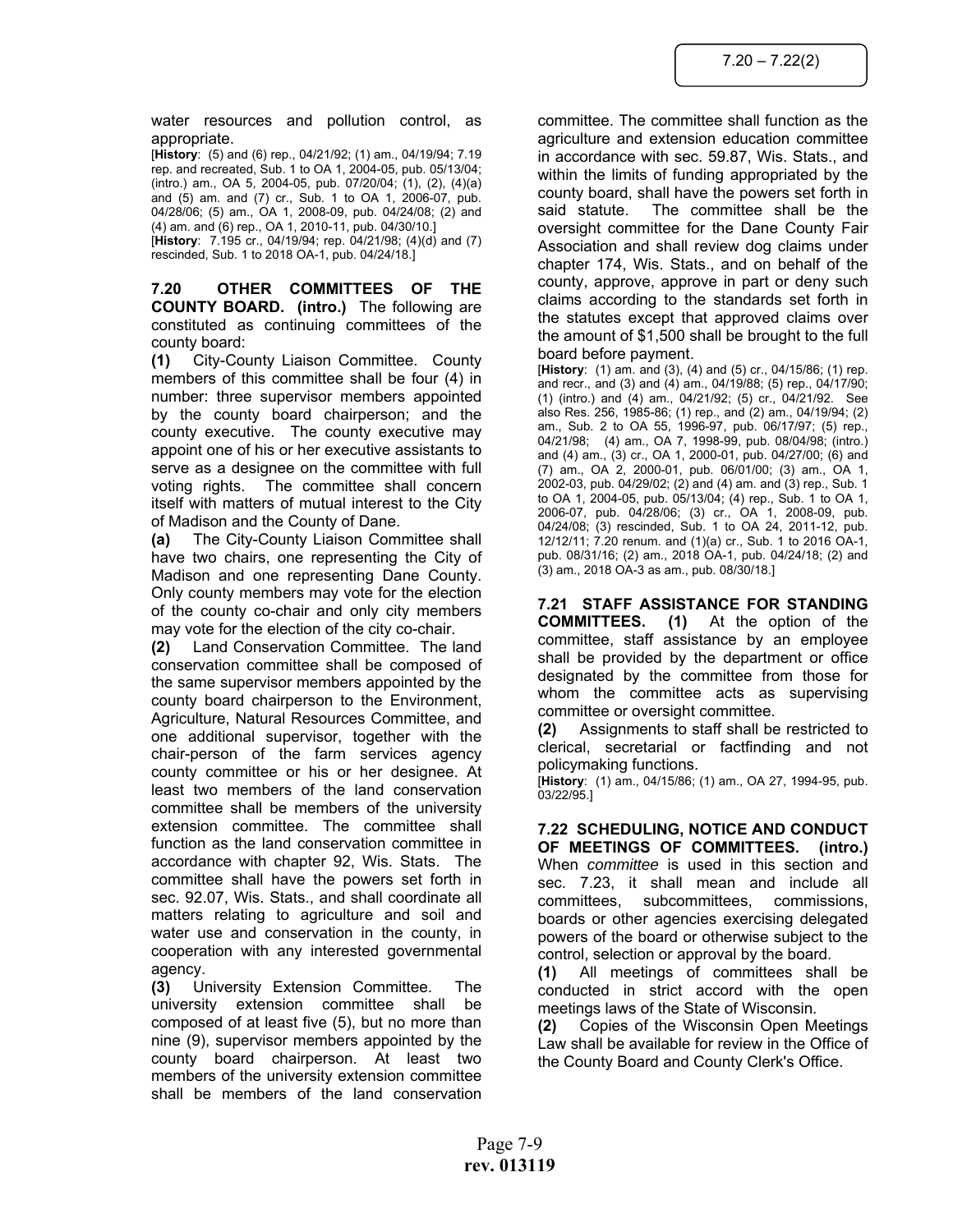**(3)(a)** When closed or executive sessions are permitted by statute, the chairperson shall publicly announce the closed or executive session and explain briefly the reasons as authorized by statute. The announcement and reason shall be duly recorded in the minutes. Any case of doubt as to legality shall be resolved in favor of an open meeting.

**(b)** A county official or employee shall not disclose confidential information that has been acquired by being present at a closed session authorized by Wisconsin Statutes s. 19.85. For purposes of this section, "confidential information" means any communication in a closed session that is specifically related to the agenda item that is authorized to be considered in closed session.

**(4)** Open meetings shall be held in public buildings or other places accessible to the handicapped as well as to the general public.

**(5)** There shall be no smoking at a committee meeting.

**(6)** A copy of the agenda, including the time and place of the meeting and of the matters to be discussed, shall be given to the county clerk by noon on the Friday prior to the week in which the meeting will occur for posting on the bulletin board in his or her office and such other place(s) in the City-County Building which provide prompt and sufficient notice to the public as soon as possible after scheduling but no less than 24 hours prior to the meeting.

**(a)** Resolutions and ordinances shall be placed on an agenda by including a clear reference to the ordinance amendment's or resolution's title and number.

**(b)** The chairperson of a committee to which a resolution or ordinance has been referred shall place the item on the committee's agenda within 60 days of the date of referral unless requested by the sponsor to delay consideration.

**(c)** A committee chair may place any resolution or ordinance amendment on the committee agenda, even if the item has not been referred to the committee by the Board chair. The vote on such an item shall be considered advisory and is not required to return the item to the full County Board for consideration.

**(7)** No committee may take action on any item which has not been posted with the agenda as specified in subsection (6) hereof (24 hour notice) unless:

**(a)** A delay to comply with the provisions of subsection (6) hereof would result in needless expense to Dane County, would endanger health or safety or would render any action of the committee meaningless, and

**(b)** There can be demonstrated a good faith effort to provide as much notice as possible to the public and the news media of the consideration of the item to be added to the agenda, and

**(c)** The special consideration is not an attempt to avoid the provisions of the Dane County Board rules, and

**(d)** Notice of the special consideration has been posted with the committee agenda for at least two hours as required by sec. 19.84(2), Wis. Stats.

**(8)** The minutes of any meeting during which an item receives such special consideration shall indicate that the consideration was an addition to the posted agenda and that the minimum posting requirements have been met.

**(9)** The procedures in this rule shall apply to meetings called under emergency situations insofar as practicable. In no case may an emergency meeting be held without at least a two hour notification and an attempt to inform the news media of the time, place and subject matter to be considered.

**(10)** Members constituting at least one less than a majority of the committee may call a meeting of the committee or place a particular item on the agenda if, after a request to do so, the chairperson fails or refuses to call a meeting or place any particular item on the agenda.

**(11)** In the event a scheduled meeting must be canceled, the chairperson shall provide timely notification to the county clerk and other committee members and to the public. In the event a committee meeting is cancelled on the day of the scheduled meeting, the chair shall arrange for conspicuous written notice to be posted at the entrance of the location where the meeting was to be held, and on the county website.

**(12)(a)** In order to encourage civic participation, meetings of County Board and committees shall not be scheduled on holidays or on the day of any statewide or countywide election. If necessary for consideration of timesensitive matters, committees may meet on the day of an election at the direction of both the committee chair and board chair. The County Board chair shall consider holidays and elections when developing the annual schedule of County Board meetings.

**(b)** The Office of Equity and Inclusion shall annually issue a memorandum delineating days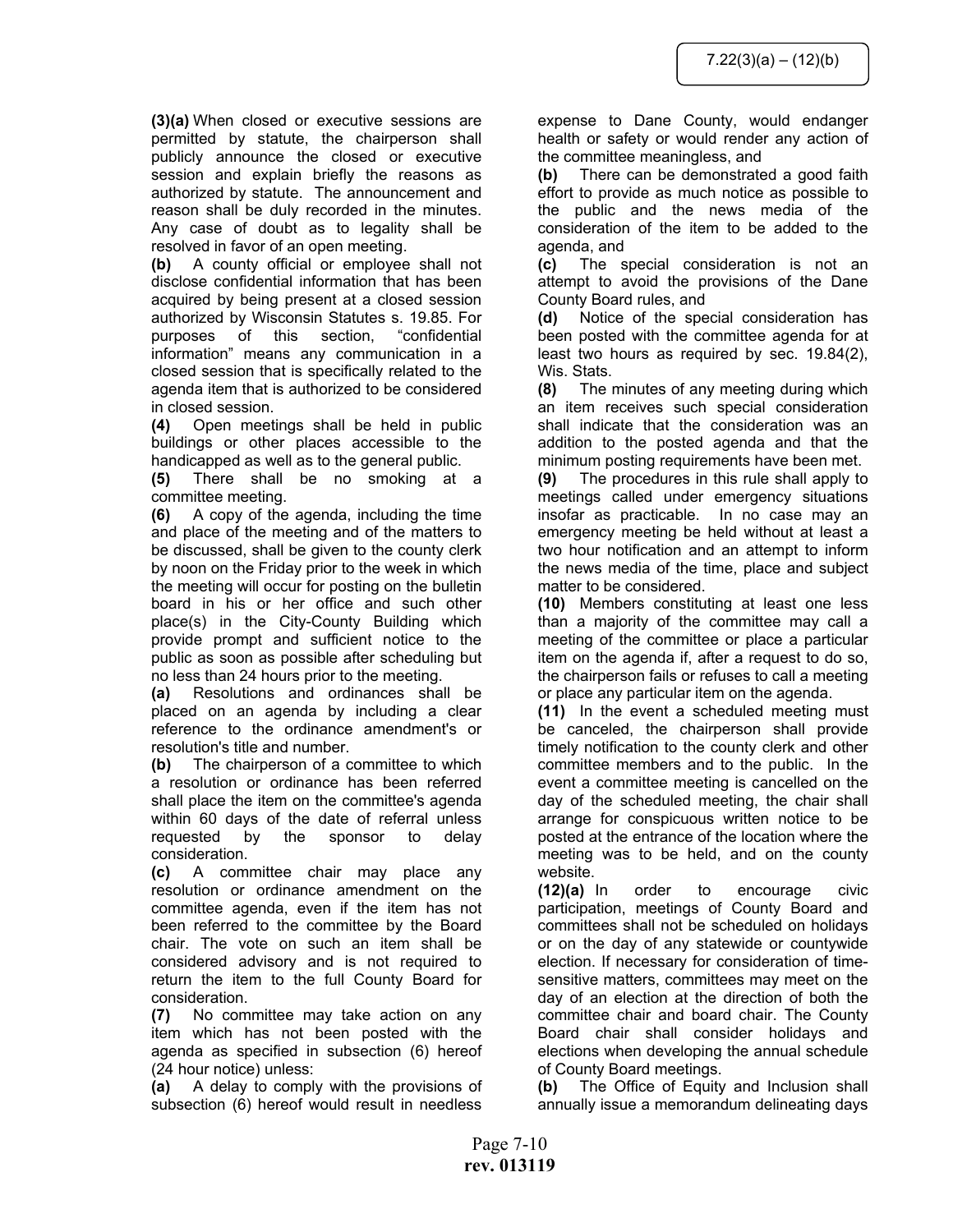and times on which meetings should not be scheduled.

**(13)** A child under the age of 18 of any parent otherwise authorized to be present at a committee meeting is authorized to be seated with their parent at the meeting.

**(14)** Committee members may participate in a meeting via telephone or other electronic media but cannot be counted for quorum or vote.

[**History**: (6)(a) cr., 04/15/86; (intro.) and (5) am. and (10) cr., 04/19/88; (10) am., 04/17/90; (10) am., 04/21/92; (6), (7) and (10) am. and (11) cr., 04/19/94; (6)(b) cr., 04/16/96; (2) am., 04/21/98; (11) am., Sub. 1 to OA 1, 2004-05, pub. 05/13/04; (3), (6), and (11) am., 2014 OA-1, pub. 04/25/14; (6)(c) and (12) cr., Sub. 1 to 2016 OA-1, pub. 08/31/16; (12) am., 2017 OA-35, pub. 11/21/17; (13) cr., 2017 OA-42, pub. 1/25/18; (12)(a) am. (14) cr., Sub. 1 to 2018 OA-1, pub. 04/24/18.]

**7.225 PUBLIC APPEARANCES AT COMMITTEE MEETINGS. (1)** The agenda for each committee meeting shall contain an item titled public comment at which point on the agenda any member of the public shall be allowed to speak on any issue which is not on the agenda or, with the consent of the committee, any issue over which the committee has jurisdiction. Persons wishing to speak shall first file with the committee or its staff a form complying with s. 8.10. Copies of the form shall be made available at the meeting.

**(2)** If necessary at a particular meeting to ensure public comment is received from all those interested in testifying and the committee has sufficient time to conduct all scheduled business, the chairperson may limit the time for each speaker to 3 minutes, exclusive of time allotted to questioning by committee members.

**(a)** If a committee has taken testimony on an item and the same committee considers action on the item at a separate meeting, the public shall not have the opportunity to testify if that same item appears on subsequent agendas of the same committee. Items are not considered to be the same item if a new amendment has been posted and the public has not had the opportunity to testify on the new amendment.

**(3)** The limitations of this section shall not apply to county officials or employees as permitted by the committee.

[**History**: cr., 04/19/94; (1) am., OA 1, 2000-01, pub. 04/27/00; (2)(a) cr., OA 1, 2012-13, pub. 04/26/12; (2) am., Sub. 1 to 2016 OA-1, pub. 08/31/16; (2)(a) am., Sub. 1 to 2018 OA-1, pub. 04/24/18.]

**7.23 MINUTES OF MEETINGS. (1)** Minutes shall be kept of all committee meetings and a copy filed with the county clerk within five days after the meeting except that minutes from

meetings held on Mondays, Tuesdays or Wednesdays of a week in which the county board calendar is prepared shall be given to the clerk by 9:00 a.m. on the day which is 7 days before the next board meeting.

**(2)** The minutes shall include the following:

**(a)** Name of committee.

**(b)** Date, hour, location of meeting and time of adjournment.

**(c)** Separate listings of committee members present and absent.

**(d)** Each matter considered and the action taken.

**(e)** Persons appearing, other than supervisors, the matter on which they appear and the position taken.

**(f)** Positions of supervisors or members of the committee or any information furnished, shall be recorded only if so requested by that member or supervisor.

**(g)** Minutes shall reflect action taken but shall be kept as brief as possible.

**(h)** Any resolution or ordinance amendment voted on in committee will contain immediately after its recommendation a statement of the numerical vote in committee. When a roll call is taken or when people wish to be recorded as voting "yes" or "no," names of members and their votes shall be recorded. All references to ordinances and resolutions in minutes of committees shall include the number of the resolution or ordinance amendment.

**(i)** Attendance shall be reflected in the minutes each time a member arrives or leaves to ensure accuracy in recording of votes.

[**History**: (2)(h) am., 04/15/86; (1) am., 04/21/92; (2)(c) am., 04/21/98; (2)(i) cr., Sub. 1 to 2018 OA-1, pub. 04/24/18.]

**7.24 BUDGETARY REVIEWS. (1)** Each committee shall consider and make recommendations on the proposed budgets of each department, agency and office under its supervision or for which it has policy oversight functions.

**(2)** At least one full committee meeting shall be scheduled to consider such proposed budgets, with the public invited to attend.

**(3)** Budget amendments that have been drafted and provided to committee staff prior to the posting of the committee agenda will be included in a packet of amendments as an attachment to the operating or capital budget resolution. The committee may, pursuant to a suspension of the rules, consider budget amendments drafted after the agenda has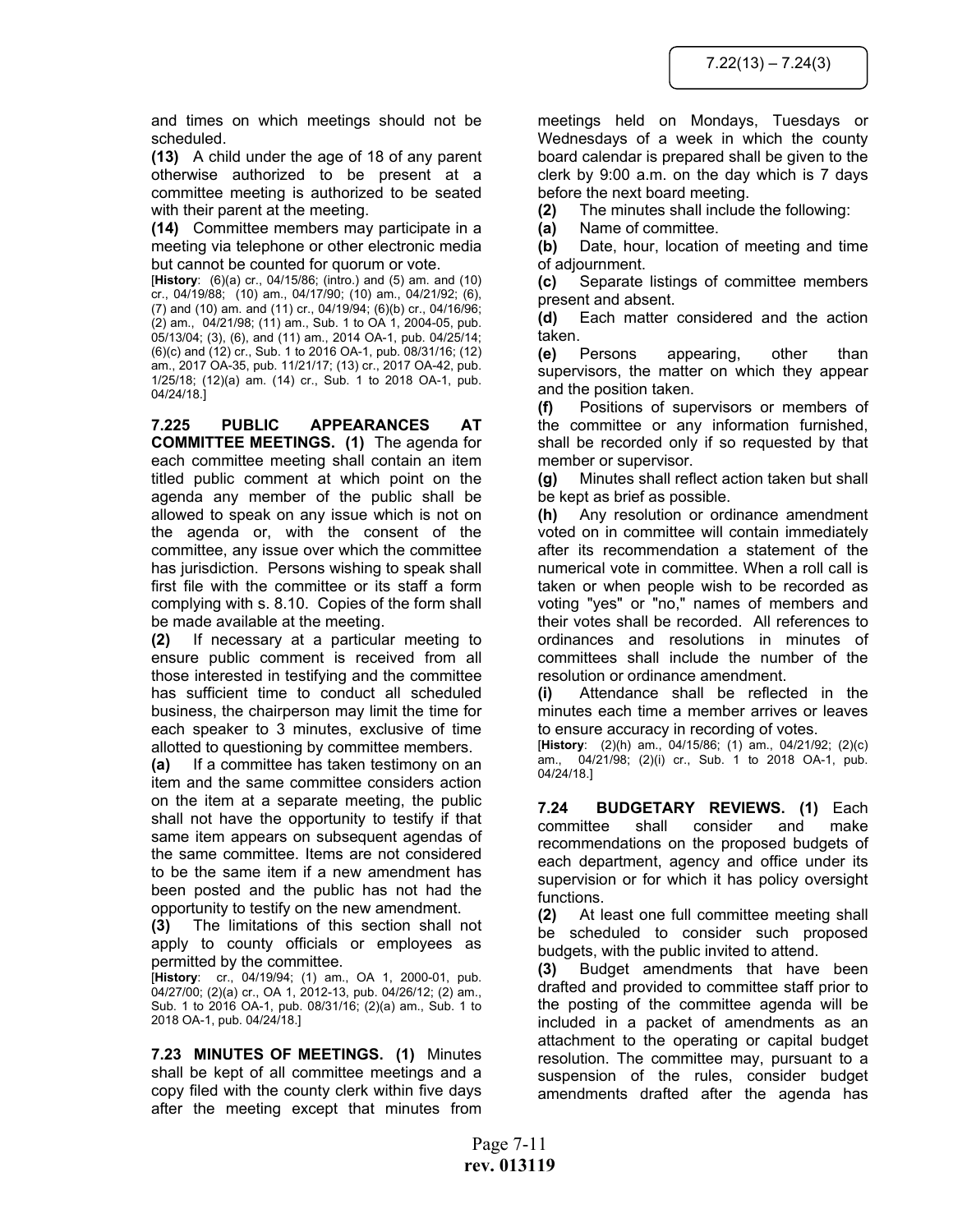posted. The sponsor of the amendment that has not been included in the amendment packet attached to the posted agenda shall bring copies of the amendment to the committee meeting for distribution to committee members and the public prior to any action on the amendment.

**(4)** Each committee shall have an obligation to monitor the current year's budget of each department, agency or office for which it has responsibilities to assure compliance with budgetary limitations.

[**History**: (1) am., 04/15/86; 04/19/94; (3) renum. to (4) and (3) cr., Sub. 1 to 2016 OA-1, pub. 08/31/16.]

**7.25 FISCAL NOTES.** All resolutions and ordinances involving the expenditure or receipt of funds shall carry a fiscal note using a form approved by the personnel & finance committee which details the resolution's impact upon county finances. A resolution or ordinance amendment which does not have attached a fiscal note shall not be forwarded to the county clerk for introduction, unless the resolution or ordinance amendment is directly introduced by a supervisor.

[**History**: am., 04/19/94; am., 2014 OA-1, pub. 04/25/14.]

*[7.26 - 7.50 reserved.]* 

#### **SUBCHAPTER III PROCEDURAL RULES OF THE DANE COUNTY BOARD**

**7.51 MEETINGS. (1)** The dates and time of the regular meetings of the Dane County Board shall be, to the extent practicable, the first and third Thursday of each month at 7:00 p.m. The County Board Chair will announce the schedule of regular meetings for the following calendar year no later than December 15<sup>th</sup>.

**(2)** Adjournments of the board shall be to the date set in the motion for adjournment except that in such circumstances as he or she may determine merit a special meeting, the chairperson may call a special meeting in compliance with the Wisconsin Open Meetings Law.

**(4)** The chairperson may cancel any regularly scheduled meeting upon such advance notice as is practicable under the circumstances.

**(5)** In the event of cancellation of any regularly scheduled meeting, resolutions and ordinances may be introduced through timely submission to the county clerk.

**(6)** In order to encourage civic participation, meetings of the County Board shall not take place on holidays or on the day of any general election. The County Board chair shall consider holidays when developing the annual schedule of County Board meetings.

**(7)** During the fall budget session, the county board may designate meetings at which no matters other than the annual budget may be considered. At such meetings, no public testimony or registrations shall be taken, provided a public hearing has been held on the budget prior to the budget meeting.

**(8)** Motions to adjourn shall be debatable.

**(9)** The board may meet as a committee of the whole at the call of the county board chairperson. At such meetings, no votes will be taken on resolutions, ordinances, ordinance amendments or budget amendments formally pending before the board. During such meetings, there shall be no limits on debate and no person not a member of the board shall be allowed to speak except upon invitation of the board. Such meetings shall be considered regular meetings of the county board, except that this section shall govern procedures for conducting the meeting.

**(10)** The county board chairperson may schedule a meeting of the county board as a public hearing, solely for the purpose of taking public comment on a resolution, ordinance, ordinance amendment or other matter formally pending before the board.

[**History**: (2) am. and (3), (4) and (5) cr., 04/15/86; (1) am. and (9) and (10) cr., 04/19/94; (9) am., 04/16/96; (2) am. and (3) and (6) rep., 04/21/98; (1) am., Sub. 1 to OA 1, 2006-07, pub. 04/28/06; (1) and (7) am., OA 1, 2010-11, pub. 04/30/10; (6) cr., Sub. 1 to 2015 OA-25, pub. 01/20/16; (6) am., Sub. 1 to 2016 OA-1, pub. 08/31/16.]

# **7.52 RESOLUTIONS; FORM.**

**(1)** All resolutions and ordinance amendments shall be sponsored by a supervisor in order to be forwarded to the county clerk for introduction. Only supervisors may sponsor resolutions and ordinance amendments. Supervisors shall indicate their district number after the signature. Supervisors may indicate sponsorship or a change in sponsorship until the item is acted upon by the county board, by so notifying the county clerk. All resolutions and ordinance amendments must be received by the county clerk by noon on the day of the board meeting to be introduced. The county clerk shall provide each primary sponsor with a copy of the proposed legislation at the board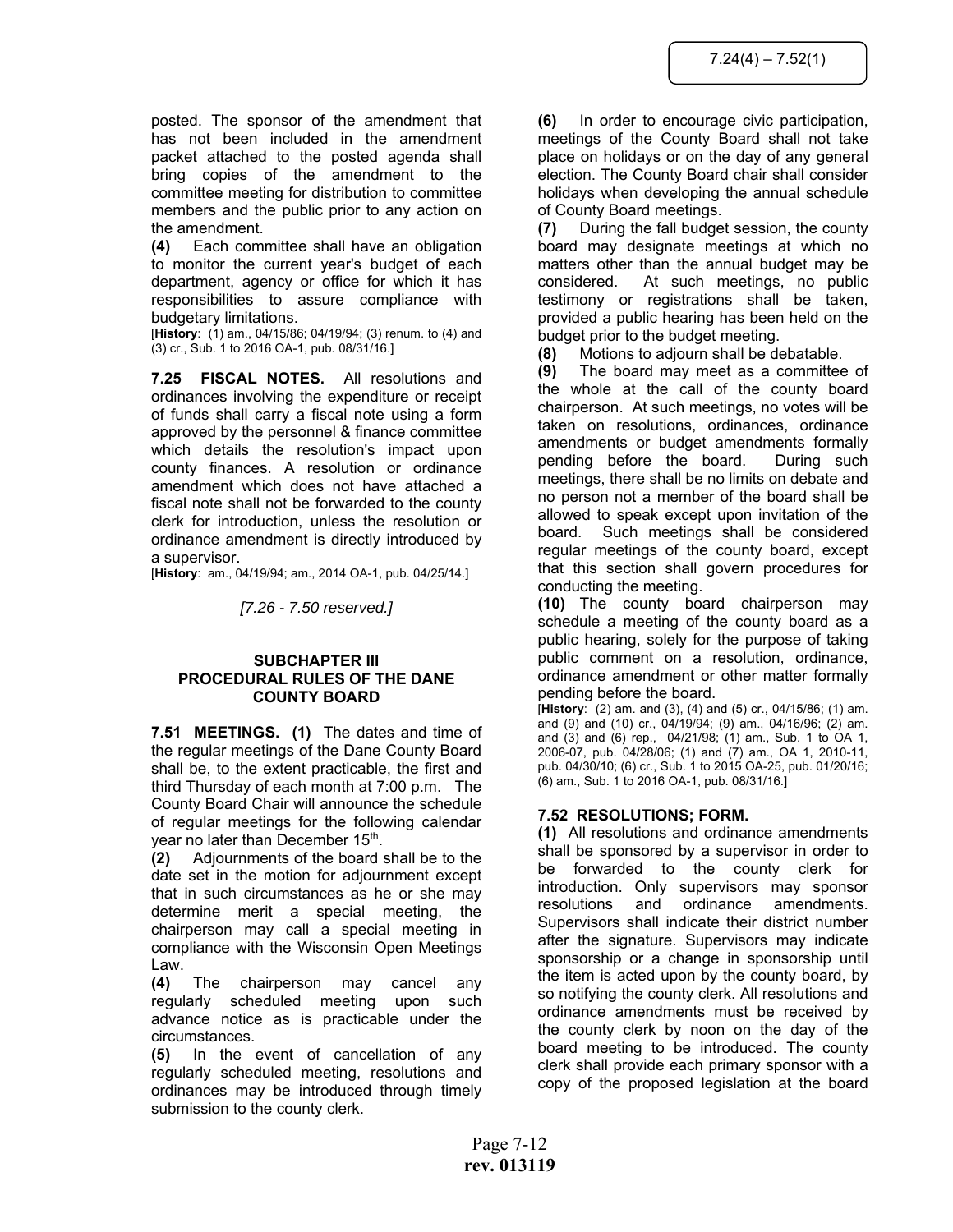meeting so that it may be circulated for additional signatures.

**(2)** The chairperson may require that any particular motion be submitted in writing and signed by the supervisor making the motion.

**(3)** The primary sponsor shall be designated at the time the item is forwarded to the county clerk for introduction.

**(4)** Each resolution and ordinance amendment shall be prefaced by a clause briefly stating its substance, and should the passage of a resolution or ordinance amendment require the expenditure of money, a provision for the appropriation shall be included.

**(5)** Copies of all resolutions and ordinance amendments referred to committee shall be available electronically by the Monday following their introduction. Copies shall be placed in a member's box in the county board office upon request.

**(6)** All ordinance amendments shall be drafted by the Corporation Counsel or reviewed by Corporation Counsel prior to introduction. If review is not accomplished within 30 days, the item may be introduced.

[**History**: (3) and (5) am., 04/15/86; (6) cr., Sub. 1 to OA 1, 2004-05, pub. 05/13/04; (3) am., Sub. 1 to OA 1, 2006-07, pub. 04/28/06; (5) am., OA 1, 2008-09, pub. 04/24/08; (1) and (5) am., OA 1, 2012-13, pub. 04/26/12; (1) and (3)-(6) am., 2014 OA-1, pub. 04/25/14.]

# **7.53 RESOLUTIONS; REFERRALS.**

**(1)** All resolutions and ordinance amendments shall be referred by the chairperson to the proper standing committee or committees, and shall also be referred to boards and commissions, if relevant, for study and consideration before action is taken by the county board. Petitions for amendment of a zoning ordinance shall be referred to committee by the county clerk, as provided for in sec. 59.69(5), Wis. Stats. Claims for denial by the County's insurance shall be considered by the Public Protection and Judiciary Committee for final recommendation to the county board.

**(2)** Except as authorized by state law, no board or commission may consider a resolution or ordinance amendment prior to its introduction to the county board.

**(3)** The county board may, by way of an adopted motion, refer resolutions, ordinances and ordinance amendments which are being considered by the board to committees, or rerefer them to committees that have already considered them.

[**History**: (1) am., (3) cr., OA 1, 2000-01, pub. 04/27/00; (2) am., OA 1, 2012-13, pub. 04/26/12; (1) am., 2014 OA-1, pub. 04/25/14; (2) am., Sub. 1 to 2016 OA-1, pub. 08/31/16.]

**7.54 RESOLUTIONS; COMMITTEE REPORTS. (1)** When referred to both standing committees and continuing committees, boards or commissions, a resolution or an ordinance shall be considered reported to the county board for action when the standing committee(s) makes a recommendation to the county board, provided the continuing committees, boards or commissions have had a reasonable opportunity to make a recommendation thereon.

**(2)** A supervisor may move to place a resolution or ordinance amendment on the county board agenda. A motion to place a resolution or ordinance amendment on the county board agenda may be made at a county board meeting only after at least 45 days have elapsed from the date of referral and the motion will be placed on the county board agenda for the next regular county board meeting. If the motion is approved by a majority of the supervisors present at that meeting, the resolution or ordinance amendment shall be placed on the agenda for action at the next regular county board meeting. However, for a resolution or ordinance amendment referred to committee by the county board, a motion to place the item on the agenda may be made at any time.

[**History**: (1) am., 04/15/86; (1) am. and (3) rep., 04/21/92; (2) am., 04/16/96; (1) and (2) am., OA 1, 2000-01, pub. 04/27/00; (2) am., OA 15, 2008-09, pub. 10/02/08; (2) rep. and recr., OA 1, 2012-13, pub. 04/26/12; (2) am., 2014 OA-1, pub. 04/25/14.]

**7.55 RESOLUTIONS; HOW PROCESSED IN COMMITTEE. (1)** The sponsor of any resolution, ordinance or ordinance amendment and the affected department head shall be personally invited to discuss it by the chairperson of the particular committee receiving the referral, when the sponsor's resolution, ordinance or ordinance amendment is to be considered, at a date which is agreeable to both the committee chairperson and the sponsor. [**History**: (1) am., 04/19/88.]

**7.56 RESOLUTIONS; FISCAL ANALYSIS. (1)(a)** The introduction of a resolution or ordinance involving the expenditure or receipt of funds or which establishes or changes a county policy, shall be accompanied by a fiscal or policy note, or both, as appropriate. A fiscal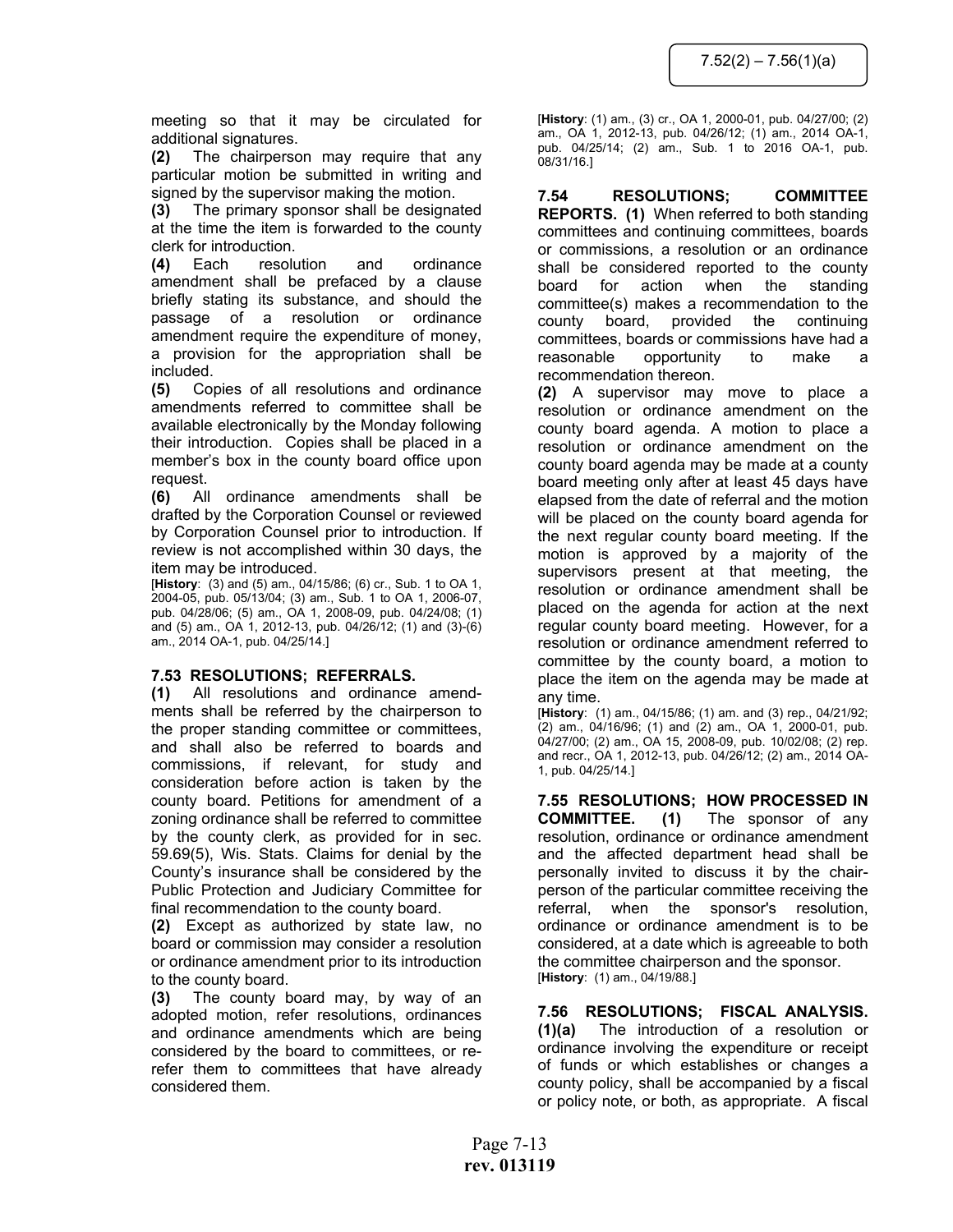note shall detail the resolution's or ordinance's effect on county finances, detailing projected expenditures for the current and subsequent years, including any applicable state and federal offsetting revenues. Fiscal notes for resolutions that authorize borrowing, shall include information regarding the term of borrowing, unless the information is already included in the resolution itself. A policy note shall be concise and shall identify the existing policy, if any, on the issue; and the existing practice if there is no formally adopted policy; and specify the impact on existing county policy or practice. Fiscal and policy notes shall be on a form approved by the personnel & finance committee.

**(b)** Whenever an ordinance amendment creates a new fee or changes an established fee, the ordinance amendment shall be accompanied by an analysis of the costs incurred in providing the service associated with the fee. All fee analyses shall be on a form approved by the personnel & finance committee.

**(1m)** Prior to being forwarded to the county clerk for introduction, any resolution or ordinance amendment involving the expenditure or receipt of funds must be reviewed by the controller and shall be accompanied by a fiscal note, unless the item is directly introduced by a supervisor. Should amendments or substitutes be developed, the department initiating the item shall be responsible for updating the fiscal note.

**(2)** Resolutions or motions to award contracts shall include the amount of money involved in the contract, the term of the contract, the name and address of the contractor, and a reasonably informative description of the goods or services or other items to be provided.

**(3)** Copies of all such contracts, signed by the other party, shall be in the county board chambers and in the possession of the county clerk at the time they are considered. This requirement shall not apply to intergovernmental agreements or other contracts with another governmental body. Contracts shall not be modified after county board approval unless provided for by county board action.

[**History**: (1) am., 04/15/86; (2m) cr., 04/21/92; (1) am.,  $(1m)$  cr., and  $(2m)$  and  $(4)$  rep., 04/19/94; (3) am., Sub. 1 to OA 1, 2004-05, pub. 05/13/04; (1) am., OA 1, 2008-09, pub. 04/24/08; (1)(a) am., OA 1, 2012-13, pub. 04/26/12; (1m) and (3) am., 2014 OA-1, pub. 04/25/14.]

# **7.57 RESOLUTIONS; COUNTY BOARD ACTION ON. (1)** The county board chair shall place a resolution, ordinance, or ordinance amendment on the county board calendar within 60 days after a committee(s) has made a recommendation to the county board. This shall not affect the ability of a supervisor to make a motion to place a resolution, ordinance, or ordinance amendment on the county board calendar after at least 45 days have elapsed from the date of referral.

**(2)** After a committee(s) has made a recommendation to the county board on a resolution, the question before the county board shall be the recommendation of the first standing committee to which an item was formally referred to make a recommendation, other than "no recommendation."

**(3)** Except for zoning amendments, if the recommendation of the first standing committee to make a recommendation is for indefinite postponement, rejection or denial, any member may move for adoption and the motion before the board shall be for adoption.

**(4)** If the recommendation of the first committee to make a recommendation is for indefinite postponement, but an amendment is offered during the county board meeting and adopted, then the question before the county board shall be adoption of the resolution as amended.

[**History**: (1) am., (2) cr., 04/19/88; (3) and (4) rep. and (5) renum. as (3), OA 1, 2008-09, pub. 04/24/08; 7.57 am. and renumb., OA 1, 2012-13, pub. 04/26/12; (2) am., Sub. 1 to 2016 OA-1, pub. 08/31/16.]

**7.58 RESOLUTIONS; MISCELLANEOUS CONSIDERATIONS. (1)** A motion to receive and place on file lengthy reports means that the report is not to be printed in the Proceedings.

**(3)** All motions to refer or re-refer a matter to a committee shall be debatable.

**(4)** All pending resolutions, ordinances and ordinance amendments shall be carried forward to each newly elected county board.

**(5)** All proposed resolutions, ordinances and ordinance amendments shall be considered indefinitely postponed if no action by the board has been taken within one year of the date of referral to any standing committee except that the sponsor may request that the resolution, ordinance or ordinance amendment be continued by so notifying the county clerk in writing. Any non-final action of the county board or a request by the sponsor shall allow an additional year before the matter is considered indefinitely postponed.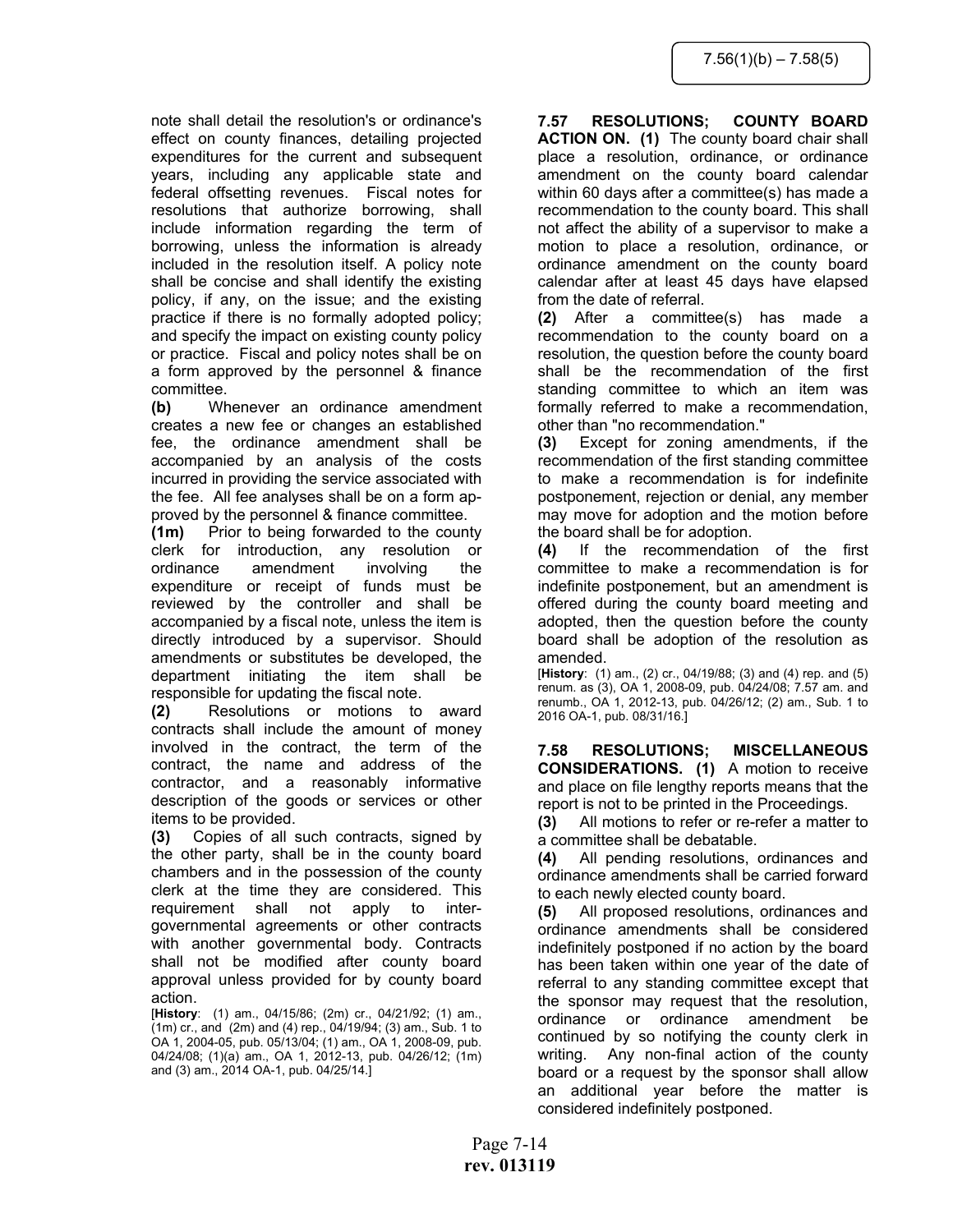**(6)** It shall be the responsibility of the sponsor or sponsors of a resolution, ordinance or ordinance amendment to determine the possible application of subsection (5) through passage of time.

**(7)** In no case shall an amendment be in order on the consideration of an executive veto.

**(8)** A member may withdraw a motion at any time prior to adoption, with the consent of his or her second. Nothing shall prohibit another member from making the same motion as one previously withdrawn.

**(9)** A supervisor may request separation of any item within a resolution or ordinance amendment and, if the chair rules that the item can be separated, it shall be considered by the board separately. A separated part of a resolution or ordinance amendment which is referred to committee shall be treated as a new resolution or ordinance amendment.

**(10)** A session of the county board shall be a one year period, beginning on the third Tuesday in April in even-numbered years, and on the date of the second meeting in April in odd-numbered years. The session beginning April 15, 2014, shall be designated board year 2014. The session beginning in April of each succeeding year shall be designated by the year in which it commences.

**(11)** No resolution or ordinance amendment that has been defeated or indefinitely postponed by the county board shall be reintroduced during the same session, nor shall any resolution or ordinance amendment which is substantially the same as one which was defeated or indefinitely postponed be considered by the board within the same session.

**(12)** All amendments to resolutions, ordinance amendments and the budget must be made in writing.

[**History**: (6) am., 04/15/86; (7) and (8) cr., 04/17/90; (4) am., 04/19/94; (2) rep., 04/21/98; (8) am. and (9), (10) and (11), cr., OA 1, 2000-01, pub. 04/27/00; (5) am., OA 1, 2010-11, pub. 04/30/10; (12) cr., OA 1, 2012-13, pub. 04/26/12; (10) am., 2014 OA-1, pub. 04/25/14.]

**7.59 SEATING ARRANGEMENTS FOR BOARD MEETINGS. (1)** Seating arrangements for county supervisors shall be compact to avoid a permanent vacant seat.

**(2)** Seat exchanges can be made by mutual consent of the supervisors involved.

**(3)** The first four rows in the chambers will be for county board supervisors only.

**(4)** The two seats to the chairperson's left on the center aisle of the fifth row shall be reserved

for the county board's staff. Remaining seats in the fifth row to the chairperson's left shall be reserved for the news media. Access to media seating shall not be available to the general public, registered lobbyists, or individuals registered and/or speaking before the board in support of or opposition to an item on the board agenda. If members of the media do not use the seats, the seats may be used by staff from county departments and other county officials.

**(5)** The seats in the fifth row to the chairperson's right shall be for the county executive's staff, staff from county departments, and other county officials.

**(6)** Remaining rows may be used by staff and county officials but not by the general public. In no case shall the general public have access to the seating area in the chambers during a county board meeting.

**(7)** The county clerk shall have a seat at the rostrum, designated by the county board chairperson.

**(8)** A child under the age of 18 of any parent otherwise authorized to be on the county board floor under the provisions of this section is authorized to be on the county board floor with their parent.

[**History**: (7) am., 04/15/86; (4) rep., 04/19/88; (5) am., 04/17/90; (3) and (6) am. and (8) cr., 04/21/92; (5) and (6) am., 04/21/98; 7.59 am., OA 1, 2002-03, pub. 04/29/02; (8) rep., OA 1, 2008-09, pub. 04/24/08; (4) am., OA 1, 2010-11, pub. 04/30/10; (4) and (7) am., 2014 OA-1, pub. 04/25/14; (8) cr., 2017 OA-42, pub. 01/25/18.]

**7.60 COUNTY BOARD AGENDA. (1)** Unless an exception is granted by the county board chair, all items to be included on the agenda must have committee action by 9:00 a.m. on the day which is 7 days prior to the board meeting.

**(2)** The county board office shall prepare and release the agenda by 4:00 p.m. on the day which is 6 days prior to the board meeting.

**(3)** An item may be placed on the agenda as a special order of business at the request of the county board chairperson or by any county board committee, with the approval of the county board chairperson, such requests being entered on the minutes of the committee.

[**History**: (1) and (3) am., (5) rep., 04/15/86; (1), (2) and (3) am., 04/21/92; (1) and (2) am., 04/19/94; (3) and (6) rep., 04/21/98; (1)-(3) am., 2014 OA-1, pub. 04/25/14.]

**7.61 COUNTY BOARD AGENDA; ORDER OF BUSINESS. (1)** The order of business for county board meetings shall be as follows: A. Roll Call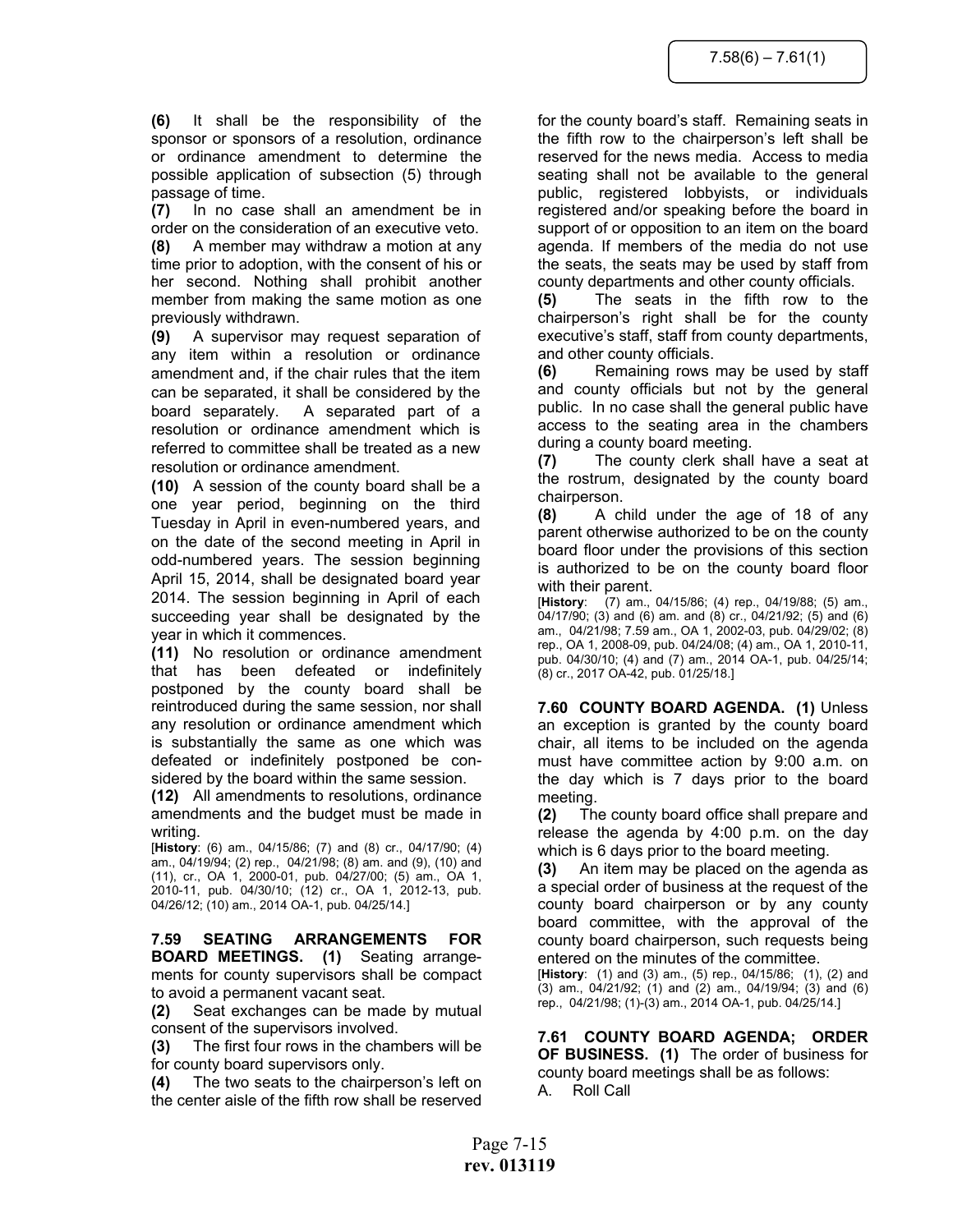- 1. Prayer/Inspirational message (limited to three minutes)
- 2. Pledge of allegiance
- B. Special Matters and Announcements
	- 1. Memorial resolutions, proclamations and special presentations (limited to ten minutes)
	- 2. Appearances by the county executive
	- 3. Announcements (limited to two minutes and to the announcement of a coming event or the introduction of an item)
	- 4. Public hearings
- C. Approval of payments

The list of all bills to be presented to the board for payment shall be made available no later than forty-eight hours prior to the meeting and shall be presented to the county clerk's office and posted on the county board website.

- D. Claims recommended for denial.
- E. Approval of county board minutes

F. Consent Agenda (items which passed all committees, boards, commissions, etc., without opposition or abstention, for which there are no amendments, and for which no requests have been made not to place on the consent agenda. Items which were reported out of committee with "no recommendation" shall not be placed on the consent agenda.)

- G. Motions from previous meetings
	- 1. Motions from previous meetings, including motions to reconsider, rescind, place a resolution or ordinance amendment on the agenda, or override a county executive veto.
- H. Reports on zoning petitions.
- I. Ordinance amendments
- J. Award of contracts
- K. Resolutions
- L. Appointments
- M. Items Requiring a Two-Thirds Majority for Passage. In addition to any other items requiring a two-thirds vote, any ordinance amendment or resolution creating or changing fees charged to users of services that is considered after adoption of the annual budget shall require a twothirds vote of the county board.
- N. Special order of business. All special order items will be placed in this section except that, in the exercise of his or her discretion, the chairperson may designate a time certain for such matters
- O. Such other business as the county board is authorized to conduct by law
- P. Adjournment

**(2)** The order of business for county board consideration of the annual budget shall be as follows:

# A. Roll Call

- 1. Prayer/Inspirational message (limited to three minutes)
- 2. Pledge of allegiance
- B. Operating Budget Resolution
- C. Capital Budget Resolution
- D. Ordinance Amendments Creating or Changing Fees
- E. Resolution Setting the Tax Levy
- F. Such Other Business As The County Board Is Authorized To Conduct By Law
- G. Adjournment

[**History**: Part B and Part J am. and Part K rep., 04/15/86; Part H rep., and Parts I - M relettered and as relettered, Part J am., 04/21/92; (1)H am., OA 2, 1992-93, pub. 06/01/92; (1)B am., OA 5, 1992-93, pub. 07/29/92; (1) am., 04/16/96; (1)B. am., 04/21/98; (1)E – L relettered and am., Sub. 1 to OA 1, 2004-05, pub. 05/13/04; (1)C. and G. am., Sub. 1 to OA 1, 2006-07, pub. 04/28/06; (1)B. am., OA 7, 2007-08, pub. 07/06/07; (1) am. and (2) cr., OA 1, 2008-09, pub. 04/24/08; (1)(G) am., OA 1, 2010-11, pub. 04/30/10; (1)B. and F. am., OA 1, 2012-13, pub. 04/26/12; (1) am., 2014 OA-1, pub. 04/25/14.]

**7.62 COUNTY BOARD MEETINGS; CON-DUCT. (1)** No committee of the board shall absent itself from the floor while the board is in session without special leave of the chairperson.

**(2)** Supervisors, visitors, staff and others shall at all times conduct themselves in a respectful manner.

**(3)** There shall be no loud noises or conversation on the board floor or in the visitor's section during the board sessions.

**(4)(a)** While the board is in session, cell phones, pagers, laptop and tablets, and other personal communication devices shall be kept in a silent mode, so that no audible sound is generated by the device.

**(b) 1.** Supervisors shall use county-provided electronic devices in accordance with the county's policy on Proper Use of Computer Equipment, Software and Connectivity.

**2.** Failure to follow the county's policy may result in revocation of access to countyprovided devices.

**3.** Use of an electronic device during a meeting may be subject to Wisconsin's Open Meetings and Public Records Laws.

**(5)** When any supervisor is about to offer a motion, to speak in debate or lay any matter before the county board, he or she will rise and address the chairperson in a respectful manner.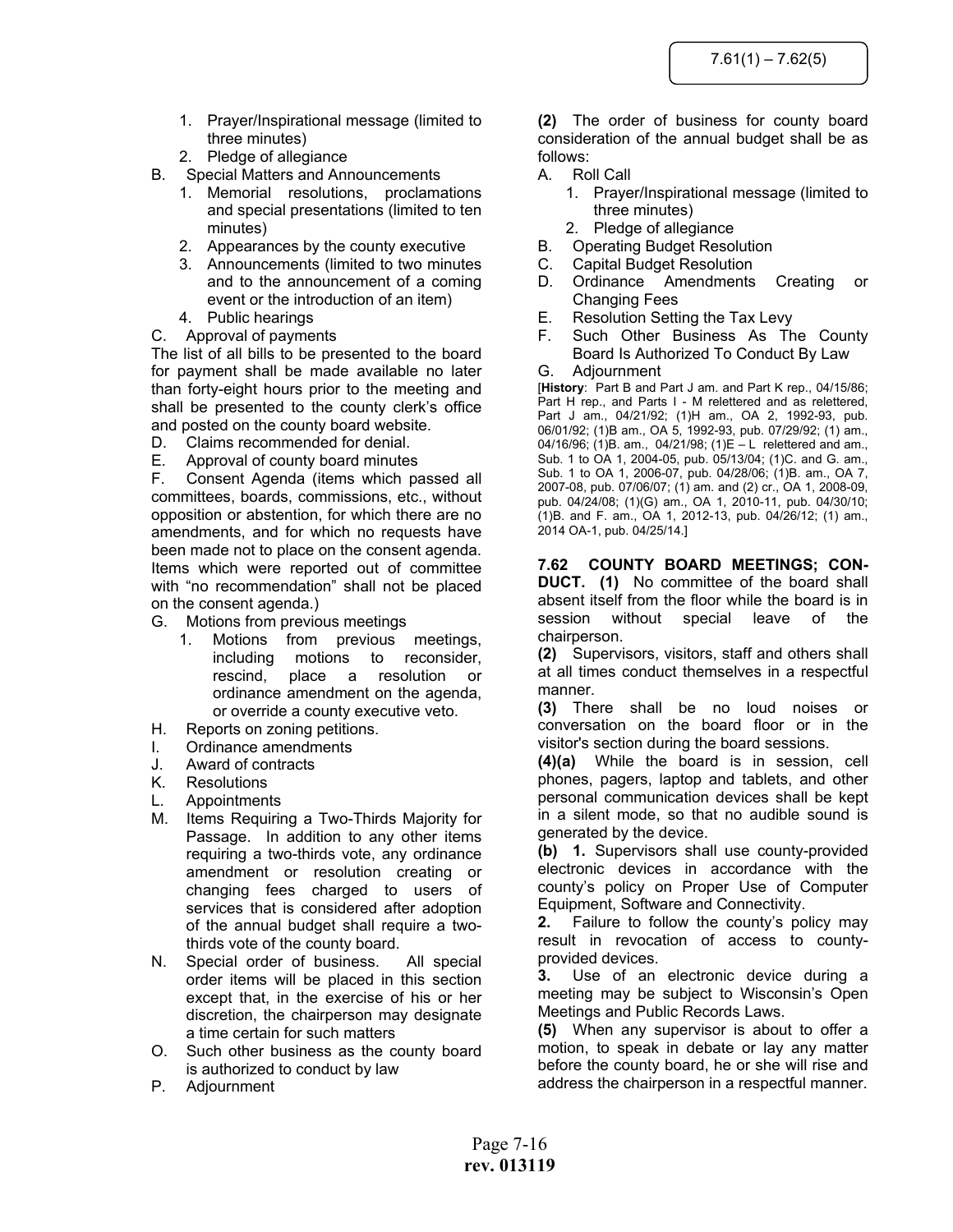**(6)** A supervisor who has the floor cannot be interrupted except by a request to yield to a question pertinent to the subject matter under consideration or by a point of order.

**(7)** No supervisor shall be allowed to speak more than twice nor more than ten (10) minutes in the aggregate on the same question, except by unanimous consent.

**(8)** Only supervisors, the county board staff, the sergeants-at-arms and the county clerk are authorized to distribute literature or be in the supervisors' seating section of the county board chambers while the county board is in session. No literature or other materials may be distributed on supervisors' desks at any time, including prior to the convening of the board meeting, without the permission of the county board chairperson.

[**History**: (4) and (7) am., 04/15/86; (8) cr., 04/17/90; (8) am., 04/21/92; (2) and (8) am. and (4) rep., 04/19/94; (6) and (8) am., (4) cr., OA 1, 2000-01, pub. 04/27/00; (4) am., OA 1, 2010-11, pub. 04/30/10; (4) am., 2014 OA-1, pub. 04/25/14.]

**7.63 COUNTY BOARD MEETINGS; REGIS-TRATIONS. (1)** Members of the general public and others who are not members of the county board may address the county board on any matter pending before the board, as printed on the calendar, except that no registrations shall be in order on Special Matters and Announcements or procedural motions which are on the calendar. Before addressing the board, such persons shall file with the clerk a registration form giving his or her name, address, the subject on which he or she wishes to speak, and such other information as required.

**(2)** If the county board has taken testimony on an item and considers action on the item at a separate meeting, the public shall not have the opportunity to testify when that same item appears on subsequent county board calendars.

**(3)** Such registration forms shall be available in the county clerk's office during normal working hours and sufficient blank copies shall be placed in a convenient location in the county board meeting room on the date said board is scheduled to meet. However, the forms are to be used only to register appearances before the county board, and not by those who are not in attendance and simply wish to indicate their positions on issues.

**(4)** As any particular resolution, ordinance amendment or other matter is brought before the board, the chairperson shall announce the number of registrations filed from those present at the meeting and the position of the registrants regarding the agenda item. If petitions have been filed with the county clerk prior to the meeting, the chairperson shall announce the number of petitions filed and the petitioner's positions in reference to the agenda item.

**(5)** Registrants will be allowed to speak at the time the issue identified in the registration is before the board. However, no registrants will be allowed to speak once county board debate on the matter has begun.

**(6)** No registrant shall speak for more than five minutes except that on matters being reconsidered by the board, and consideration of motions to override county executive vetoes, no registrant shall speak for more than two minutes.

**(7)** Questioning of registrants by supervisors shall occur after every 10 registrants on the particular subject have completed their appearances. The presiding officer shall have discretion to vary the intervals between questioning by supervisors.

**(8)** Subsections (5) through (7) shall not apply to county officials or employees requested by the board to appear and give information.

**(9)** Non-supervisors, other than a member of the public who has registered to speak pursuant to s. 7.63, shall not be allowed to address the board on any issue except that department heads or other county staff may be permitted to speak in response to questions from members of the board. County staff does not include the executive.

[**History**: (8) am., 04/15/86; (4), (5) and (7) am., 04/21/92; (1) am. and (9) cr., 04/19/94; (2) rep., (6) and (9) am., 04/21/98; (1), (3) and (5) am., OA 1, 2002-03, pub. 04/29/02; (1) and (6) am., OA 1, 2010-11, pub. 04/30/10; (2) cr., OA 1, 2012-13, pub. 04/26/12; (4) am., 2014 OA-1, pub. 04/25/14.]

# **7.64 COUNTY BOARD MEETINGS; VOTING.**

**(1)** Any supervisor may call for a roll call vote on any question, provided that such request is made prior to announcement by the chairperson of the next order of business, and the result shall be recorded by the clerk in the proceedings.

**(2)** When calling the roll during a roll call vote, the clerk shall repeat the vote of each member when recording the vote.

**(3)** Roll call votes shall be taken in rotating alphabetical order per meeting.